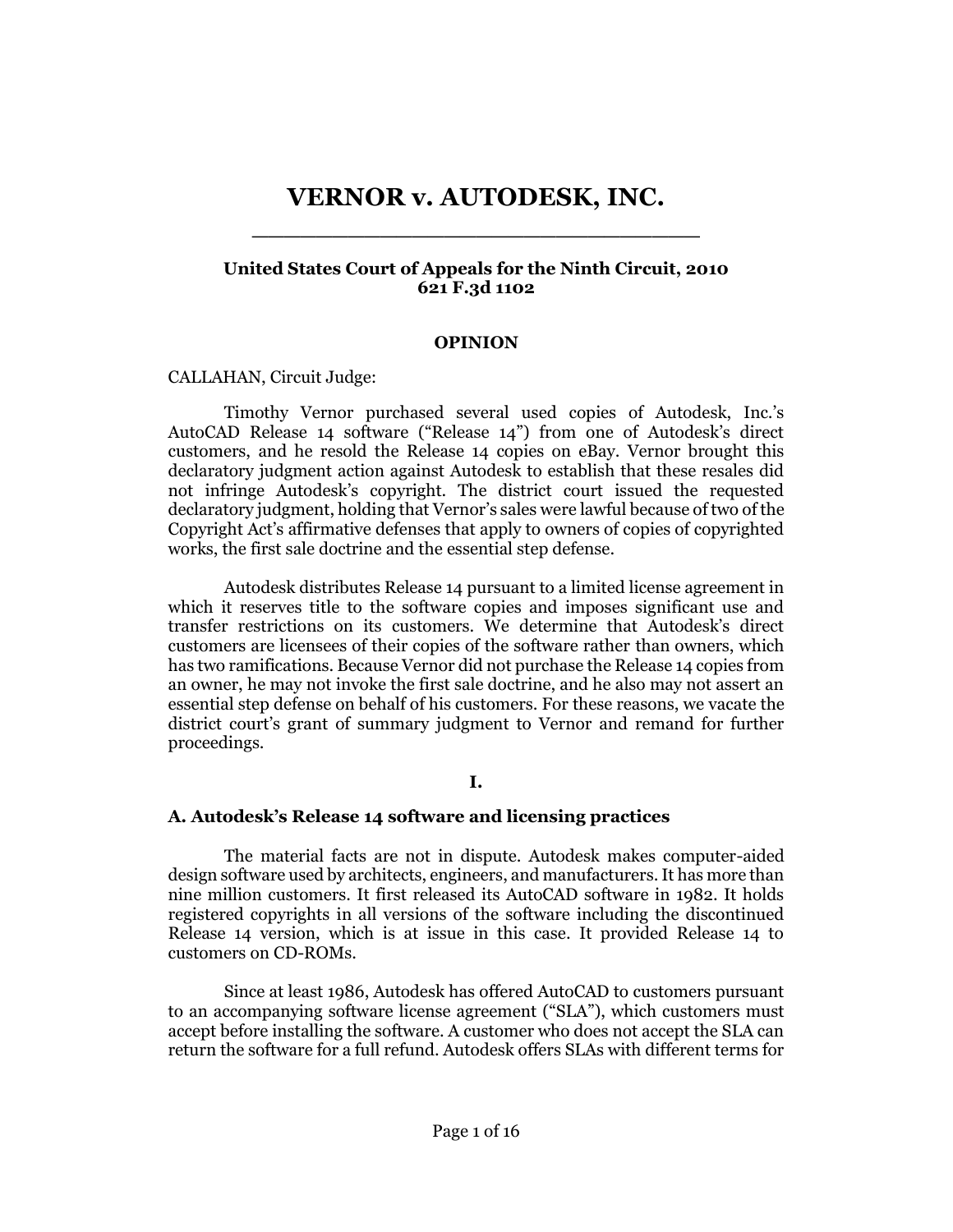commercial, educational institution, and student users. The commercial allows them software upgrades at discounted prices.

The SLA for Release 14 first recites that Autodesk retains title to all copies. Second, it states that the customer has a nonexclusive and nontransferable license to use Release 14. Third, it imposes transfer restrictions, prohibiting customers from renting, leasing, or transferring the software without Autodesk's prior consent and from electronically or physically transferring the software out of the Western Hemisphere. Fourth, it imposes significant use restrictions:

> YOU MAY NOT: (1) modify, translate, reverse-engineer, decompile, or disassemble the Software ... (3) remove any proprietary notices, labels, or marks from the Software or Documentation; (4) use ... the Software outside of the Western Hemisphere; (5) utilize any computer software or hardware designed to defeat any hardware copy-protection device, should the software you have licensed be equipped with such protection; or (6) use the Software for commercial or other revenue-generating purposes if the Software has been licensed or labeled for educational use only.

Fifth, the SLA provides for license termination if the user copies the software without authorization or does not comply with the SLA's restrictions. Finally, the SLA provides that if the software is an upgrade of a previous version:

> [Y]ou must destroy the software previously licensed to you, including any copies resident on your hard disk drive ... within sixty (60) days of the purchase of the license to use the upgrade or update.... Autodesk reserves the right to require you to show satisfactory proof that previous copies of the software have been destroyed.

Autodesk takes measures to enforce these license requirements. It assigns a serial number to each copy of AutoCAD and tracks registered licensees. It requires customers to input "activation codes" within one month after installation to continue using the software. <sup>1</sup> The customer obtains the code by providing the product's serial number to Autodesk. Autodesk issues the activation code after confirming that the serial number is authentic, the copy is not registered to a different customer, and the product has not been upgraded. Once a customer has an activation code, he or she may use it to activate the software on additional computers without notifying Autodesk.

l

<sup>1</sup> Prior to using activation codes, Autodesk required users to return one disc of an earlier version of the software to upgrade to a later version. Autodesk has abandoned this return policy, deeming it slow and unworkable.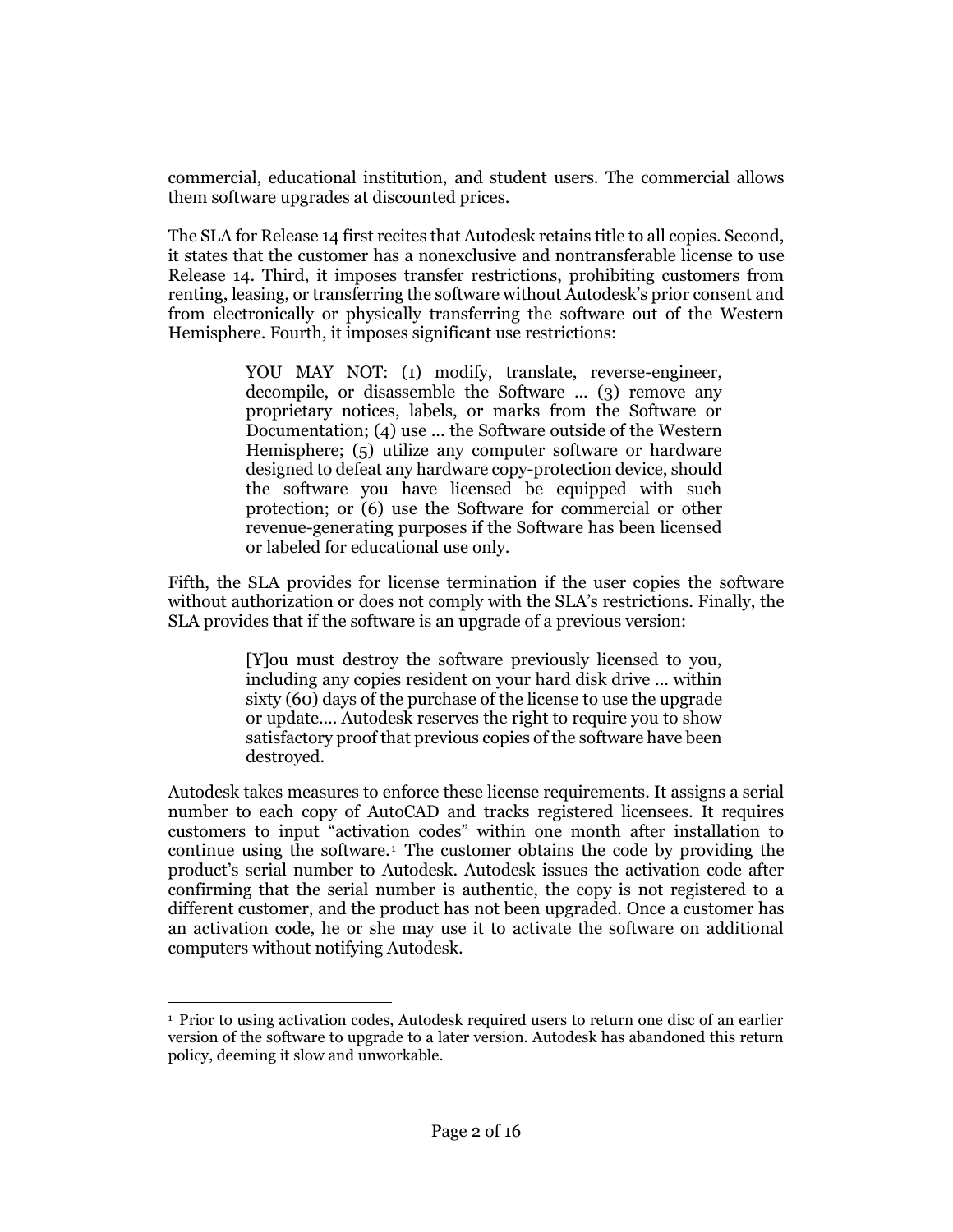## **B. Autodesk's provision of Release 14 software to CTA**

In March 1999, Autodesk reached a settlement agreement with its customer Cardwell/Thomas & Associates, Inc. ("CTA"), which Autodesk had accused of unauthorized use of its software. As part of the settlement, Autodesk licensed ten copies of Release 14 to CTA. CTA agreed to the SLA, which appeared (1) on each Release 14 package that Autodesk provided to CTA; (2) in the settlement agreement; and (3) on-screen, while the software is being installed.

CTA later upgraded to the newer, fifteenth version of the AutoCAD program, AutoCAD 2000. It paid \$495 per upgrade license, compared to \$3,750 for each new license. The SLA for AutoCAD 2000, like the SLA for Release 14, required destruction of copies of previous versions of the software, with proof to be furnished to Autodesk on request. However, rather than destroying its Release 14 copies, CTA sold them to Vernor at an office sale with the handwritten activation codes necessary to use the software.<sup>2</sup>

# **C. Vernor's eBay business and sales of Release 14**

l

Vernor has sold more than 10,000 items on eBay. In May 2005, he purchased an authentic used copy of Release 14 at a garage sale from an unspecified seller. He never agreed to the SLA's terms, opened a sealed software packet, or installed the Release 14 software. Though he was aware of the SLA's existence, he believed that he was not bound by its terms. He posted the software copy for sale on eBay.

Autodesk filed a Digital Millennium Copyright Act ("DMCA") take-down notice with eBay claiming that Vernor's sale infringed its copyright, and eBay terminated Vernor's auction.<sup>3</sup> Autodesk advised Vernor that it conveyed its software copies pursuant to non-transferable licenses, and resale of its software was copyright infringement. Vernor filed a DMCA counter-notice with eBay contesting the validity of Autodesk's copyright claim.<sup>4</sup> Autodesk did not respond

<sup>2</sup> Autodesk brought suit in federal district court against CTA for these sales. The parties stipulated to entry of a permanent injunction against CTA from directly or contributorily infringing Autodesk's copyrights.

<sup>3</sup> The DMCA provides that a service provider is not liable for infringing user-posted material on its service if, *inter alia,* it responds expeditiously to remove or disable access to the material upon receipt of a take-down notice claiming infringement. [17 U.S.C. §](http://www.westlaw.com/Link/Document/FullText?findType=L&pubNum=1000546&cite=17USCAS512&originatingDoc=I30f3e343bcb011df89d8bf2e8566150b&refType=RB&originationContext=document&vr=3.0&rs=cblt1.0&transitionType=DocumentItem&contextData=(sc.Default)#co_pp_4e350000f8fd7)   $512(c)(1)(C)$ .

<sup>4</sup> The DMCA also provides that a user whose material has been removed or disabled may provide a "counter-notification" to the service provider, including a sworn statement that the user has a good-faith belief that the material was mistakenly removed or disabled. [17](http://www.westlaw.com/Link/Document/FullText?findType=L&pubNum=1000546&cite=17USCAS512&originatingDoc=I30f3e343bcb011df89d8bf2e8566150b&refType=RB&originationContext=document&vr=3.0&rs=cblt1.0&transitionType=DocumentItem&contextData=(sc.Default)#co_pp_4d8d0000bbb15)  U.S.C. §  $512(g)(3)(C)$ . After receiving a counter-notification, the service provider must do the following to retain its liability exemption. It must promptly (1) provide the person who filed the original take-down notice with a copy of the counter-notification and (2) advise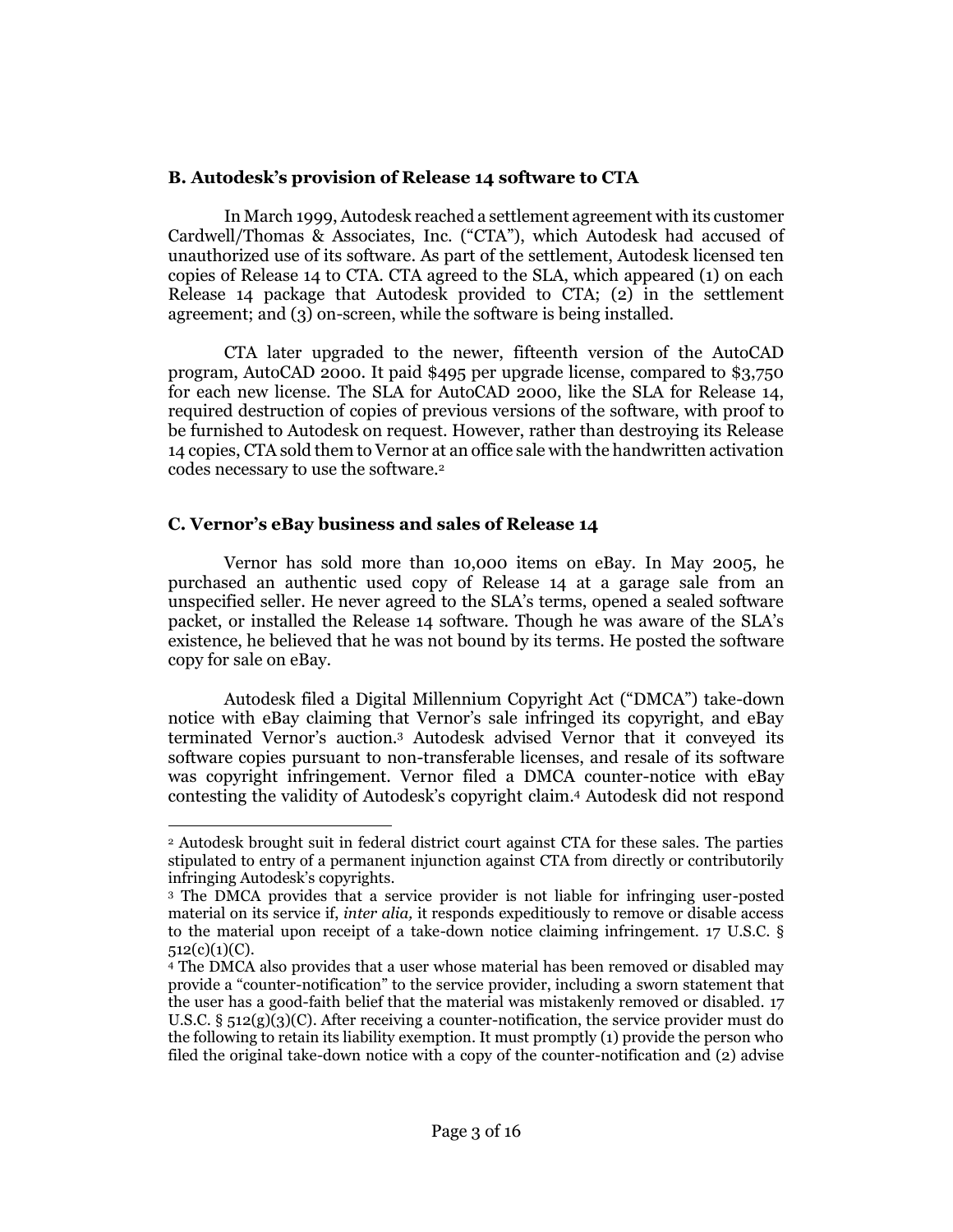to the counter-notice. eBay reinstated the auction, and Vernor sold the software to another eBay user.

In April 2007, Vernor purchased four authentic used copies of Release 14 at CTA's office sale. The authorization codes were handwritten on the outside of the box. He listed the four copies on eBay sequentially, representing, "This software is not currently installed on any computer."<sup>5</sup> On each of the first three occasions, the same DMCA process ensued. Autodesk filed a DMCA take-down notice with eBay, and eBay removed Vernor's auction. Vernor submitted a counternotice to which Autodesk did not respond, and eBay reinstated the auction.

When Vernor listed his fourth, final copy of Release 14, Autodesk again filed a DMCA take-down notice with eBay. This time, eBay suspended Vernor's account because of Autodesk's repeated charges of infringement. Vernor also wrote to Autodesk, claiming that he was entitled to sell his Release 14 copies pursuant to the first sale doctrine, because he never installed the software or agreed to the SLA. In response, Autodesk's counsel directed Vernor to stop selling the software. Vernor filed a final counter-notice with eBay. When Autodesk again did not respond to Vernor's counter-notice, eBay reinstated Vernor's account. At that point, Vernor's eBay account had been suspended for one month, during which he was unable to earn income on eBay.

Vernor currently has two additional copies of Release 14 that he wishes to sell on eBay. Although the record is not clear, it appears that Vernor sold two of the software packages that he purchased from CTA, for roughly \$600 each, but did not sell the final two to avoid risking further suspension of his eBay account.

## **II.**

In August 2007, Vernor brought a declaratory action against Autodesk to establish that his resales of used Release 14 software are protected by the first sale doctrine and do not infringe Autodesk's copyright. He also sought damages and injunctive relief. On January 15, 2008, Autodesk moved to dismiss Vernor's complaint, or in the alternative, for summary judgment. The district court denied the motion, holding that Vernor's sales were non-infringing under the first sale doctrine and the essential step defense. *See [Vernor v. Autodesk, Inc.,](http://www.westlaw.com/Link/Document/FullText?findType=Y&serNum=2016194198&pubNum=4637&originatingDoc=I30f3e343bcb011df89d8bf2e8566150b&refType=RP&fi=co_pp_sp_4637_1170&originationContext=document&vr=3.0&rs=cblt1.0&transitionType=DocumentItem&contextData=(sc.Default)#co_pp_sp_4637_1170)* 555 [F.Supp.2d 1164, 1170-71, 1175 \(W.D.Wash.2008\).](http://www.westlaw.com/Link/Document/FullText?findType=Y&serNum=2016194198&pubNum=4637&originatingDoc=I30f3e343bcb011df89d8bf2e8566150b&refType=RP&fi=co_pp_sp_4637_1170&originationContext=document&vr=3.0&rs=cblt1.0&transitionType=DocumentItem&contextData=(sc.Default)#co_pp_sp_4637_1170)

Following discovery, the parties filed cross-motions for summary judgment. The district court granted summary judgment to Vernor as to copyright

 $\overline{\phantom{a}}$ 

that it will replace the removed material or cease disabling access to it in ten business days.  $17 \text{ U.S.C.}$  §  $512(g)(2)(B)$ . It must also timely replace the removed material or cease disabling access to it, unless the person who provided the take-down notice gives notice that he or she has filed a court action to restrain the user's infringement. 17 U.S.C.  $\S$  512(g)(2)(C). <sup>5</sup> Vernor acknowledged at his deposition that he did not know whether this was true.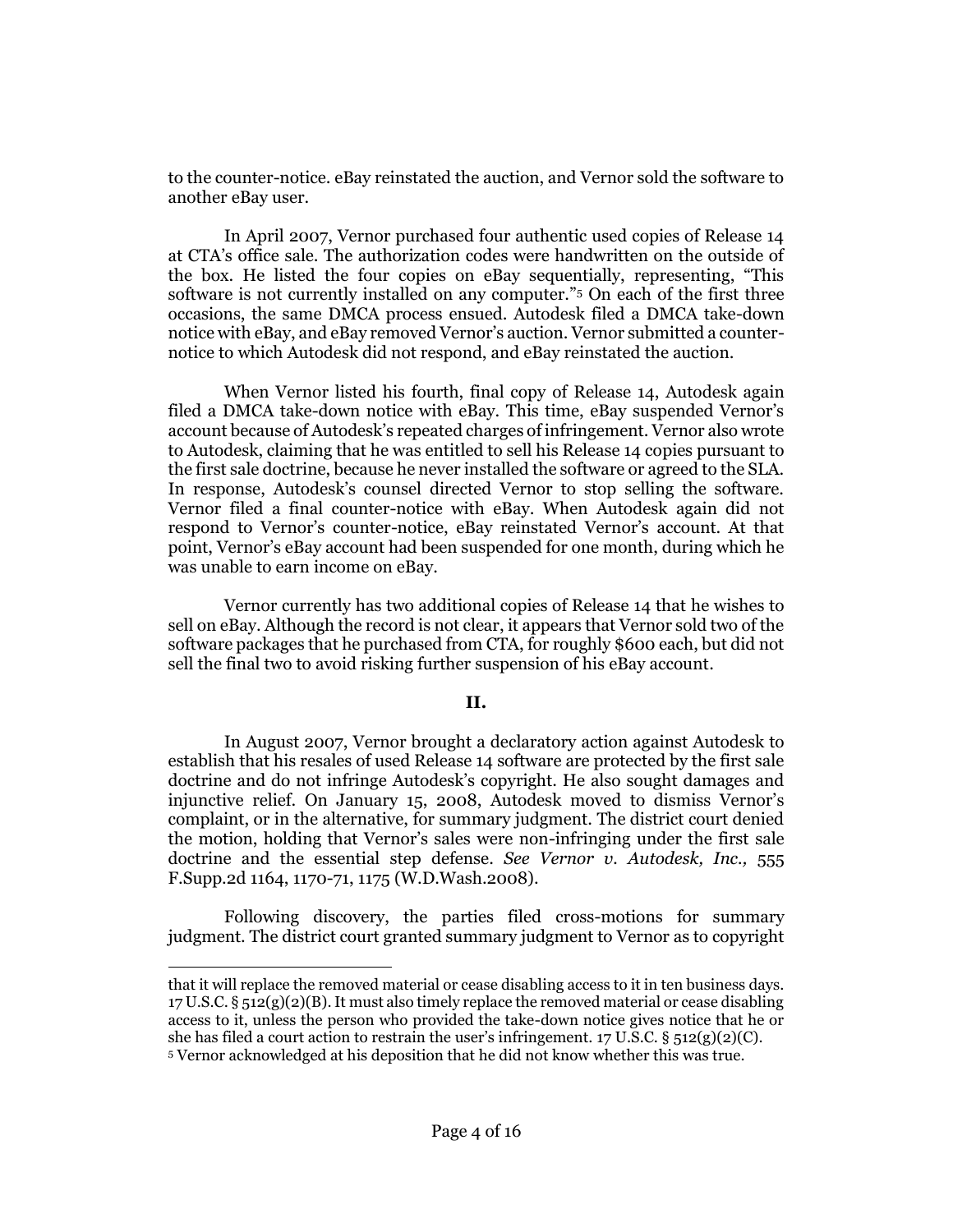infringement in an unpublished decision. However, the district court declined to resolve Vernor's affirmative defense that Autodesk had misused its copyright, reasoning that a misuse defense would not benefit Vernor since he had prevailed on copyright infringement. In October 2009, the district court entered judgment for Vernor, and Autodesk timely appealed.

#### **III.**

Copyright is a federal law protection provided to the authors of "original works of authorship," including software programs. [17 U.S.C. §§ 101](http://www.westlaw.com/Link/Document/FullText?findType=L&pubNum=1000546&cite=17USCAS101&originatingDoc=I30f3e343bcb011df89d8bf2e8566150b&refType=LQ&originationContext=document&vr=3.0&rs=cblt1.0&transitionType=DocumentItem&contextData=(sc.Default))[-103.](http://www.westlaw.com/Link/Document/FullText?findType=L&pubNum=1000546&cite=17USCAS103&originatingDoc=I30f3e343bcb011df89d8bf2e8566150b&refType=LQ&originationContext=document&vr=3.0&rs=cblt1.0&transitionType=DocumentItem&contextData=(sc.Default)) The Copyright Act confers several exclusive rights on copyright owners, including the exclusive rights to reproduce their works and to distribute their works by sale or rental. *Id.* § 106(1), (3). The exclusive distribution right is limited by the first sale doctrine, an affirmative defense to copyright infringement that allows owners of copies of copyrighted works to resell those copies. The exclusive reproduction right is limited within the software context by the essential step defense, another affirmative defense to copyright infringement that is discussed further *infra.* Both of these affirmative defenses are unavailable to those who are only licensed to use their copies of copyrighted works.

This case requires us to decide whether Autodesk sold Release 14 copies to its customers or licensed the copies to its customers. If CTA owned its copies of Release 14, then both its sales to Vernor and Vernor's subsequent sales were noninfringing under the first sale doctrine.<sup>6</sup> However, if Autodesk only licensed CTA to use copies of Release 14, then CTA's and Vernor's sales of those copies are not protected by the first sale doctrine and would therefore infringe Autodesk's exclusive distribution right.

## **A. The first sale doctrine**

 $\overline{\phantom{a}}$ 

The Supreme Court articulated the first sale doctrine in 1908, holding that a copyright owner's exclusive distribution right is exhausted after the owner's first sale of a particular copy of the copyrighted work. *See [Bobbs-Merrill Co. v. Straus,](http://www.westlaw.com/Link/Document/FullText?findType=Y&serNum=1908100341&pubNum=708&originatingDoc=I30f3e343bcb011df89d8bf2e8566150b&refType=RP&originationContext=document&vr=3.0&rs=cblt1.0&transitionType=DocumentItem&contextData=(sc.Default))* [210 U.S. 339, 350-51, 28 S.Ct. 722, 52 L.Ed. 1086 \(1908\).](http://www.westlaw.com/Link/Document/FullText?findType=Y&serNum=1908100341&pubNum=708&originatingDoc=I30f3e343bcb011df89d8bf2e8566150b&refType=RP&originationContext=document&vr=3.0&rs=cblt1.0&transitionType=DocumentItem&contextData=(sc.Default)) In *[Bobbs-Merrill,](http://www.westlaw.com/Link/Document/FullText?findType=Y&serNum=1908100341&originatingDoc=I30f3e343bcb011df89d8bf2e8566150b&refType=RP&originationContext=document&vr=3.0&rs=cblt1.0&transitionType=DocumentItem&contextData=(sc.Default))* the plaintiff-copyright owner sold its book with a printed notice announcing that any retailer who sold the book for less than one dollar was responsible for copyright infringement. *Id.* [at 341, 28 S.Ct. 722.](http://www.westlaw.com/Link/Document/FullText?findType=Y&serNum=1908100341&pubNum=708&originatingDoc=I30f3e343bcb011df89d8bf2e8566150b&refType=RP&originationContext=document&vr=3.0&rs=cblt1.0&transitionType=DocumentItem&contextData=(sc.Default)) Plaintiff sought injunctive relief against defendants-booksellers who failed to comply with the price restriction. *Id.* [at 341-](http://www.westlaw.com/Link/Document/FullText?findType=Y&serNum=1908100341&pubNum=708&originatingDoc=I30f3e343bcb011df89d8bf2e8566150b&refType=RP&originationContext=document&vr=3.0&rs=cblt1.0&transitionType=DocumentItem&contextData=(sc.Default))

<sup>6</sup> If Autodesk's transfer of Release 14 copies to CTA was a first sale, then CTA's resale of the software in violation of the SLA's terms would be a breach of contract, but would not result in copyright liability. *See United States v. Wise,* [550 F.2d 1180, 1187 \(9th Cir.1977\)](http://www.westlaw.com/Link/Document/FullText?findType=Y&serNum=1977104298&pubNum=350&originatingDoc=I30f3e343bcb011df89d8bf2e8566150b&refType=RP&fi=co_pp_sp_350_1187&originationContext=document&vr=3.0&rs=cblt1.0&transitionType=DocumentItem&contextData=(sc.Default)#co_pp_sp_350_1187) ("[T]he exclusive right to vend the transferred copy rests with the vendee, who is not restricted by statute from further transfers of that copy, even though in breach of an agreement restricting its sale.").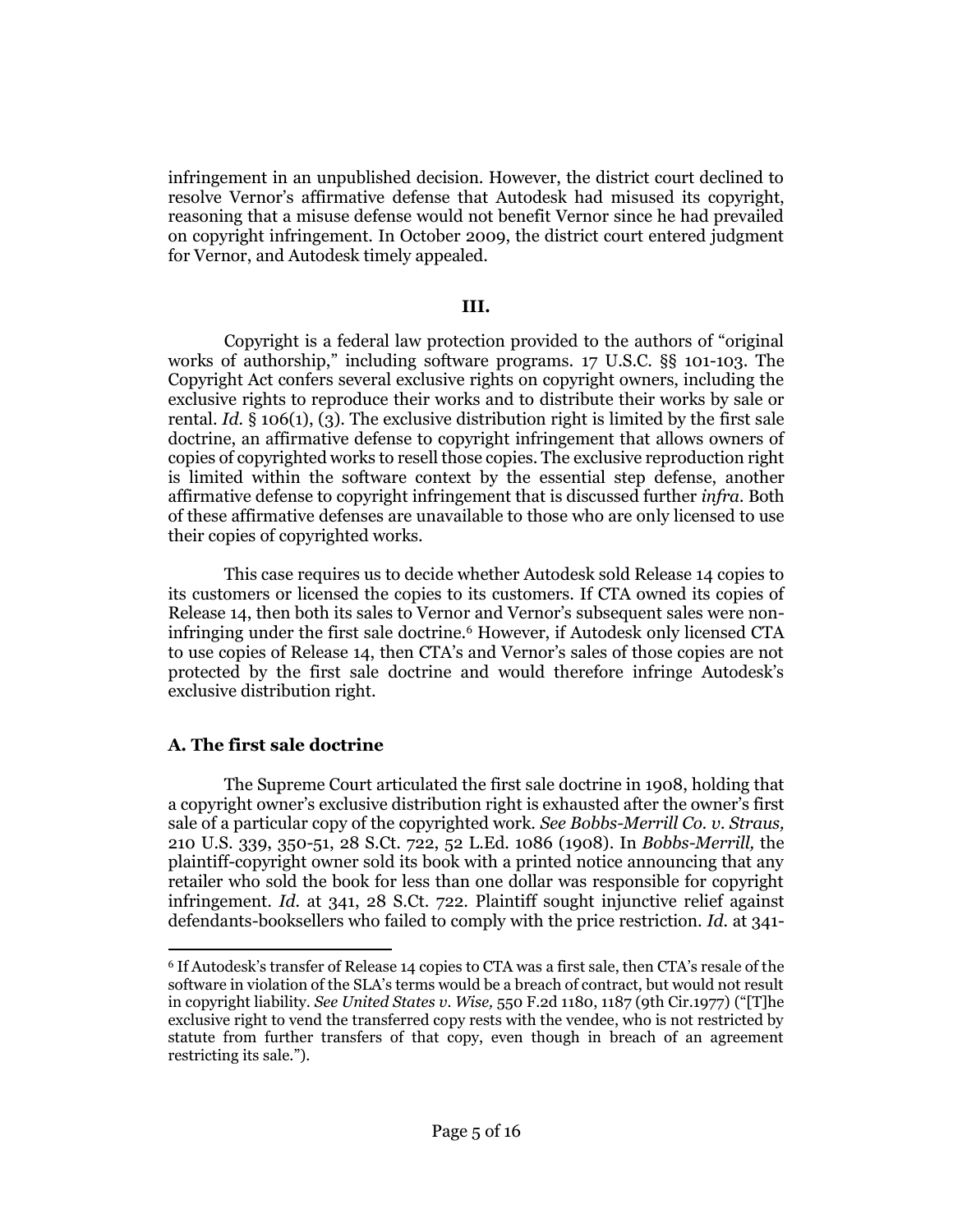[42, 28 S.Ct. 722.](http://www.westlaw.com/Link/Document/FullText?findType=Y&serNum=1908100341&pubNum=708&originatingDoc=I30f3e343bcb011df89d8bf2e8566150b&refType=RP&originationContext=document&vr=3.0&rs=cblt1.0&transitionType=DocumentItem&contextData=(sc.Default)) The Supreme Court rejected the plaintiff's claim, holding that its exclusive distribution right applied only to first sales of copies of the work. *[Id.](http://www.westlaw.com/Link/Document/FullText?findType=Y&serNum=1908100341&pubNum=708&originatingDoc=I30f3e343bcb011df89d8bf2e8566150b&refType=RP&originationContext=document&vr=3.0&rs=cblt1.0&transitionType=DocumentItem&contextData=(sc.Default))* at [350-51, 28 S.Ct. 722.](http://www.westlaw.com/Link/Document/FullText?findType=Y&serNum=1908100341&pubNum=708&originatingDoc=I30f3e343bcb011df89d8bf2e8566150b&refType=RP&originationContext=document&vr=3.0&rs=cblt1.0&transitionType=DocumentItem&contextData=(sc.Default)) The distribution right did not permit plaintiff to dictate that subsequent sales of the work below a particular price were infringing. *[Id.](http://www.westlaw.com/Link/Document/FullText?findType=Y&serNum=1908100341&originatingDoc=I30f3e343bcb011df89d8bf2e8566150b&refType=RP&originationContext=document&vr=3.0&rs=cblt1.0&transitionType=DocumentItem&contextData=(sc.Default))* The Court noted that its decision solely applied to the rights of a copyright owner that distributed its work without a license agreement. *Id.* [at 350, 28 S.Ct. 722](http://www.westlaw.com/Link/Document/FullText?findType=Y&serNum=1908100341&pubNum=708&originatingDoc=I30f3e343bcb011df89d8bf2e8566150b&refType=RP&originationContext=document&vr=3.0&rs=cblt1.0&transitionType=DocumentItem&contextData=(sc.Default)) ("There is no claim in this case of contract limitation, nor license agreement controlling the subsequent sales of the book.").

Congress codified the first sale doctrine the following year. *See* 17 U.S.C. § 41 (1909). In its current form, it allows the "owner of a particular copy" of a copyrighted work to sell or dispose of his copy without the copyright owner's authorization.<sup>7</sup> *Id.* [§ 109\(a\)](http://www.westlaw.com/Link/Document/FullText?findType=L&pubNum=1000546&cite=17USCAS109&originatingDoc=I30f3e343bcb011df89d8bf2e8566150b&refType=LQ&originationContext=document&vr=3.0&rs=cblt1.0&transitionType=DocumentItem&contextData=(sc.Default)) (enacted 1976). The first sale doctrine does not apply to a person who possesses a copy of the copyrighted work without owning it, such as a licensee. *See id.* [§ 109\(d\);](http://www.westlaw.com/Link/Document/FullText?findType=L&pubNum=1000546&cite=17USCAS109&originatingDoc=I30f3e343bcb011df89d8bf2e8566150b&refType=LQ&originationContext=document&vr=3.0&rs=cblt1.0&transitionType=DocumentItem&contextData=(sc.Default)) *cf. [Quality King Distribs., Inc. v. L'anza Research](http://www.westlaw.com/Link/Document/FullText?findType=Y&serNum=1998065033&pubNum=708&originatingDoc=I30f3e343bcb011df89d8bf2e8566150b&refType=RP&originationContext=document&vr=3.0&rs=cblt1.0&transitionType=DocumentItem&contextData=(sc.Default))  Int'l Inc.,* [523 U.S. 135, 146-47, 118 S.Ct. 1125, 140 L.Ed.2d 254 \(1998\)](http://www.westlaw.com/Link/Document/FullText?findType=Y&serNum=1998065033&pubNum=708&originatingDoc=I30f3e343bcb011df89d8bf2e8566150b&refType=RP&originationContext=document&vr=3.0&rs=cblt1.0&transitionType=DocumentItem&contextData=(sc.Default)) ("[T]he first sale doctrine would not provide a defense to ... any non-owner such as a bailee, a licensee, a consignee, or one whose possession of the copy was unlawful.").

# **B. Owners vs. licensees**

We turn to our precedents governing whether a transferee of a copy of a copyrighted work is an owner or licensee of that copy. We then apply those precedents to CTA's and Vernor's possession of Release 14 copies.

# **1.** *United States v. Wise,* **[550 F.2d 1180 \(9th Cir.1977\)](http://www.westlaw.com/Link/Document/FullText?findType=Y&serNum=1977104298&pubNum=350&originatingDoc=I30f3e343bcb011df89d8bf2e8566150b&refType=RP&originationContext=document&vr=3.0&rs=cblt1.0&transitionType=DocumentItem&contextData=(sc.Default))**

In *[Wise,](http://www.westlaw.com/Link/Document/FullText?findType=Y&serNum=1977104298&originatingDoc=I30f3e343bcb011df89d8bf2e8566150b&refType=RP&originationContext=document&vr=3.0&rs=cblt1.0&transitionType=DocumentItem&contextData=(sc.Default))* a criminal copyright infringement case, we considered whether copyright owners who transferred copies of their motion pictures pursuant to written distribution agreements had executed first sales. *Id.* [at 1187.](http://www.westlaw.com/Link/Document/FullText?findType=Y&serNum=1977104298&originatingDoc=I30f3e343bcb011df89d8bf2e8566150b&refType=RP&originationContext=document&vr=3.0&rs=cblt1.0&transitionType=DocumentItem&contextData=(sc.Default)) The defendant was found guilty of copyright infringement based on his for-profit sales of motion picture prints. *See id.* [at 1183.](http://www.westlaw.com/Link/Document/FullText?findType=Y&serNum=1977104298&originatingDoc=I30f3e343bcb011df89d8bf2e8566150b&refType=RP&originationContext=document&vr=3.0&rs=cblt1.0&transitionType=DocumentItem&contextData=(sc.Default)) The copyright owners distributed their films to third parties pursuant to written agreements that restricted their use and transfer. *[Id.](http://www.westlaw.com/Link/Document/FullText?findType=Y&serNum=1977104298&originatingDoc=I30f3e343bcb011df89d8bf2e8566150b&refType=RP&originationContext=document&vr=3.0&rs=cblt1.0&transitionType=DocumentItem&contextData=(sc.Default))* at [1183-84.](http://www.westlaw.com/Link/Document/FullText?findType=Y&serNum=1977104298&originatingDoc=I30f3e343bcb011df89d8bf2e8566150b&refType=RP&originationContext=document&vr=3.0&rs=cblt1.0&transitionType=DocumentItem&contextData=(sc.Default)) On appeal, the defendant argued that the government failed to prove the absence of a first sale for each film.<sup>8</sup> If the copyright owners' initial transfers of the films were first sales, then the defendant's resales were protected by the first sale doctrine and thus were not copyright infringement.

 $\overline{\phantom{a}}$ <sup>7</sup> The parties dispute who bears the burden to prove the first sale or the absence thereof in a civil case, a question we have not yet resolved. Since the facts in this case are undisputed, including the chain of software transfers, we need not decide the issue.

<sup>8</sup> In *[Wise,](http://www.westlaw.com/Link/Document/FullText?findType=Y&serNum=1977104298&originatingDoc=I30f3e343bcb011df89d8bf2e8566150b&refType=RP&originationContext=document&vr=3.0&rs=cblt1.0&transitionType=DocumentItem&contextData=(sc.Default))* we construed former 17 U.S.C. § 27, since *replaced by* [17 U.S.C. § 109\(a\),](http://www.westlaw.com/Link/Document/FullText?findType=L&pubNum=1000546&cite=17USCAS109&originatingDoc=I30f3e343bcb011df89d8bf2e8566150b&refType=RB&originationContext=document&vr=3.0&rs=cblt1.0&transitionType=DocumentItem&contextData=(sc.Default)#co_pp_8b3b0000958a4) the current codification of the first sale doctrine. The provisions are materially similar.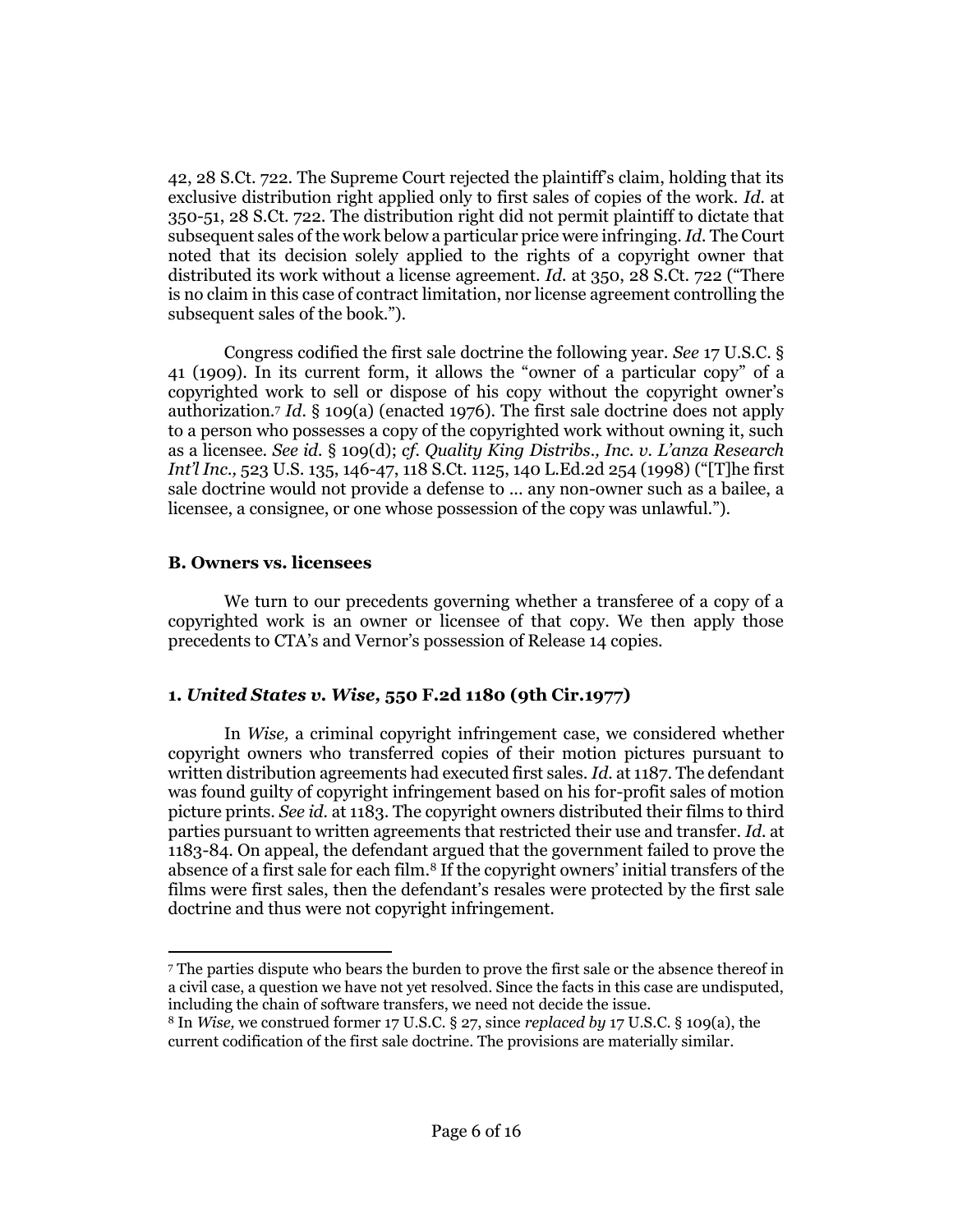To determine whether a first sale occurred, we considered multiple factors pertaining to each film distribution agreement. Specifically, we considered whether the agreement (a) was labeled a license, (b) provided that the copyright owner retained title to the prints, (c) required the return or destruction of the prints, (d) forbade duplication of prints, or (e) required the transferee to maintain possession of the prints for the agreement's duration. *Id.* [at 1190-92.](http://www.westlaw.com/Link/Document/FullText?findType=Y&serNum=1977104298&originatingDoc=I30f3e343bcb011df89d8bf2e8566150b&refType=RP&originationContext=document&vr=3.0&rs=cblt1.0&transitionType=DocumentItem&contextData=(sc.Default)) Our use of these several considerations, none dispositive, may be seen in our treatment of each film print.

For example, we reversed the defendant's conviction with respect to *Camelot. Id.* [at 1194.](http://www.westlaw.com/Link/Document/FullText?findType=Y&serNum=1977104298&originatingDoc=I30f3e343bcb011df89d8bf2e8566150b&refType=RP&originationContext=document&vr=3.0&rs=cblt1.0&transitionType=DocumentItem&contextData=(sc.Default)) It was unclear whether the *Camelot* print sold by the defendant had been subject to a first sale. Copyright owner Warner Brothers distributed *Camelot* prints pursuant to multiple agreements, and the government did not prove the absence of a first sale with respect to each agreement. *Id.* [at 1191-](http://www.westlaw.com/Link/Document/FullText?findType=Y&serNum=1977104298&originatingDoc=I30f3e343bcb011df89d8bf2e8566150b&refType=RP&originationContext=document&vr=3.0&rs=cblt1.0&transitionType=DocumentItem&contextData=(sc.Default)) [92, 1194.](http://www.westlaw.com/Link/Document/FullText?findType=Y&serNum=1977104298&originatingDoc=I30f3e343bcb011df89d8bf2e8566150b&refType=RP&originationContext=document&vr=3.0&rs=cblt1.0&transitionType=DocumentItem&contextData=(sc.Default)) We noted that, in one agreement, Warner Brothers had retained title to the prints, required possessor National Broadcasting Company ("NBC") to return the prints if the parties could select a mutual agreeable price,<sup>9</sup> and if not, required NBC's certification that the prints were destroyed. *Id.* [at 1191.](http://www.westlaw.com/Link/Document/FullText?findType=Y&serNum=1977104298&originatingDoc=I30f3e343bcb011df89d8bf2e8566150b&refType=RP&originationContext=document&vr=3.0&rs=cblt1.0&transitionType=DocumentItem&contextData=(sc.Default)) We held that these factors created a license rather than a first sale. *[Id.](http://www.westlaw.com/Link/Document/FullText?findType=Y&serNum=1977104298&originatingDoc=I30f3e343bcb011df89d8bf2e8566150b&refType=RP&originationContext=document&vr=3.0&rs=cblt1.0&transitionType=DocumentItem&contextData=(sc.Default))*

We further noted, however, that Warner Brothers had also furnished another *Camelot* print to actress Vanessa Redgrave. *Id.* [at 1192.](http://www.westlaw.com/Link/Document/FullText?findType=Y&serNum=1977104298&originatingDoc=I30f3e343bcb011df89d8bf2e8566150b&refType=RP&originationContext=document&vr=3.0&rs=cblt1.0&transitionType=DocumentItem&contextData=(sc.Default)) The print was provided to Redgrave at cost, and her use of the print was subject to several restrictions. She had to retain possession of the print and was not allowed to sell, license, reproduce, or publicly exhibit the print. *[Id.](http://www.westlaw.com/Link/Document/FullText?findType=Y&serNum=1977104298&originatingDoc=I30f3e343bcb011df89d8bf2e8566150b&refType=RP&originationContext=document&vr=3.0&rs=cblt1.0&transitionType=DocumentItem&contextData=(sc.Default))* She had no obligation to return the print to Warner Brothers. *[Id.](http://www.westlaw.com/Link/Document/FullText?findType=Y&serNum=1977104298&originatingDoc=I30f3e343bcb011df89d8bf2e8566150b&refType=RP&originationContext=document&vr=3.0&rs=cblt1.0&transitionType=DocumentItem&contextData=(sc.Default))* We concluded, "While the provision for payment for the cost of the film, standing alone, does not establish a sale, when taken with the rest of the language of the agreement, it reveals a transaction strongly resembling a sale with restrictions on the use of the print." *[Id.](http://www.westlaw.com/Link/Document/FullText?findType=Y&serNum=1977104298&originatingDoc=I30f3e343bcb011df89d8bf2e8566150b&refType=RP&originationContext=document&vr=3.0&rs=cblt1.0&transitionType=DocumentItem&contextData=(sc.Default))* There was no evidence of the print's whereabouts, and we held that "[i]n the absence of such proof," the government failed to prove the absence of a first sale with respect to this Redgrave print. *Id.* [at 1191-92.](http://www.westlaw.com/Link/Document/FullText?findType=Y&serNum=1977104298&originatingDoc=I30f3e343bcb011df89d8bf2e8566150b&refType=RP&originationContext=document&vr=3.0&rs=cblt1.0&transitionType=DocumentItem&contextData=(sc.Default)) Since it was unclear which copy the defendant had obtained and resold, his conviction for sale of *Camelot* had to be reversed. *[Id.](http://www.westlaw.com/Link/Document/FullText?findType=Y&serNum=1977104298&originatingDoc=I30f3e343bcb011df89d8bf2e8566150b&refType=RP&originationContext=document&vr=3.0&rs=cblt1.0&transitionType=DocumentItem&contextData=(sc.Default))*

Thus, under *[Wise,](http://www.westlaw.com/Link/Document/FullText?findType=Y&serNum=1977104298&originatingDoc=I30f3e343bcb011df89d8bf2e8566150b&refType=RP&originationContext=document&vr=3.0&rs=cblt1.0&transitionType=DocumentItem&contextData=(sc.Default))* where a transferee receives a particular copy of a copyrighted work pursuant to a written agreement, we consider all of the provisions of the agreement to determine whether the transferee became an owner of the copy or received a license. We may consider (1) whether the agreement was labeled a license and (2) whether the copyright owner retained title to the copy, required its return or destruction, forbade its duplication, or required the transferee to maintain possession of the copy for the agreement's duration. *[Id.](http://www.westlaw.com/Link/Document/FullText?findType=Y&serNum=1977104298&originatingDoc=I30f3e343bcb011df89d8bf2e8566150b&refType=RP&originationContext=document&vr=3.0&rs=cblt1.0&transitionType=DocumentItem&contextData=(sc.Default))* at [1190-92.](http://www.westlaw.com/Link/Document/FullText?findType=Y&serNum=1977104298&originatingDoc=I30f3e343bcb011df89d8bf2e8566150b&refType=RP&originationContext=document&vr=3.0&rs=cblt1.0&transitionType=DocumentItem&contextData=(sc.Default)) We did not find any one factor dispositive in *[Wise:](http://www.westlaw.com/Link/Document/FullText?findType=Y&serNum=1977104298&originatingDoc=I30f3e343bcb011df89d8bf2e8566150b&refType=RP&originationContext=document&vr=3.0&rs=cblt1.0&transitionType=DocumentItem&contextData=(sc.Default))* we did not hold that

l

<sup>9</sup> Although the *[Wise](http://www.westlaw.com/Link/Document/FullText?findType=Y&serNum=1977104298&originatingDoc=I30f3e343bcb011df89d8bf2e8566150b&refType=RP&originationContext=document&vr=3.0&rs=cblt1.0&transitionType=DocumentItem&contextData=(sc.Default))* defendant contended that this repurchase provision created a first sale, we held that it merely allowed Warner Brothers to compensate NBC for its out-of-pocket cost in producing additional prints. *[Id.](http://www.westlaw.com/Link/Document/FullText?findType=Y&serNum=1977104298&originatingDoc=I30f3e343bcb011df89d8bf2e8566150b&refType=RP&originationContext=document&vr=3.0&rs=cblt1.0&transitionType=DocumentItem&contextData=(sc.Default))*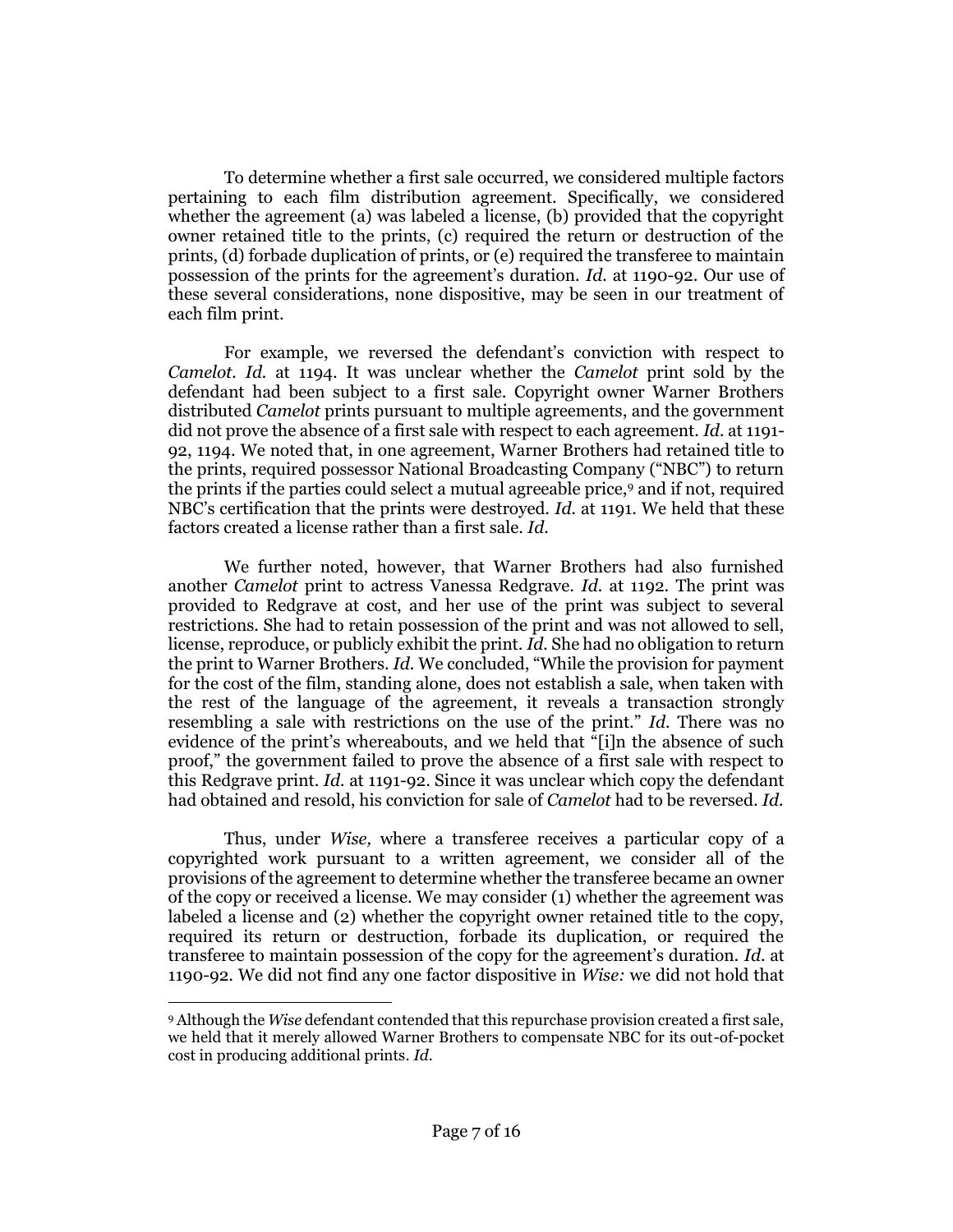the copyright owner's retention of title itself established the absence of a first sale or that a transferee's right to indefinite possession itself established a first sale.<sup>10</sup>

# **2.** *The "MAI trio" of cases*

Over fifteen years after *[Wise,](http://www.westlaw.com/Link/Document/FullText?findType=Y&serNum=1977104298&originatingDoc=I30f3e343bcb011df89d8bf2e8566150b&refType=RP&originationContext=document&vr=3.0&rs=cblt1.0&transitionType=DocumentItem&contextData=(sc.Default))* we again considered the distinction between owners and licensees of copies of copyrighted works in three software copyright cases, the "*[MAI](http://www.westlaw.com/Link/Document/FullText?findType=Y&serNum=1993084519&originatingDoc=I30f3e343bcb011df89d8bf2e8566150b&refType=RP&originationContext=document&vr=3.0&rs=cblt1.0&transitionType=DocumentItem&contextData=(sc.Default))* trio". *Se[e MAI Sys. Corp. v. Peak Computer, Inc.,](http://www.westlaw.com/Link/Document/FullText?findType=Y&serNum=1993084519&pubNum=350&originatingDoc=I30f3e343bcb011df89d8bf2e8566150b&refType=RP&originationContext=document&vr=3.0&rs=cblt1.0&transitionType=DocumentItem&contextData=(sc.Default))* 991 F.2d 511 (9th [Cir.1993\);](http://www.westlaw.com/Link/Document/FullText?findType=Y&serNum=1993084519&pubNum=350&originatingDoc=I30f3e343bcb011df89d8bf2e8566150b&refType=RP&originationContext=document&vr=3.0&rs=cblt1.0&transitionType=DocumentItem&contextData=(sc.Default)) *[Triad Sys. Corp. v. Se. Express Co.,](http://www.westlaw.com/Link/Document/FullText?findType=Y&serNum=1995178178&pubNum=506&originatingDoc=I30f3e343bcb011df89d8bf2e8566150b&refType=RP&originationContext=document&vr=3.0&rs=cblt1.0&transitionType=DocumentItem&contextData=(sc.Default))* 64 F.3d 1330 (9th Cir.1995); *[Wall](http://www.westlaw.com/Link/Document/FullText?findType=Y&serNum=2009170406&pubNum=506&originatingDoc=I30f3e343bcb011df89d8bf2e8566150b&refType=RP&originationContext=document&vr=3.0&rs=cblt1.0&transitionType=DocumentItem&contextData=(sc.Default))  [Data, Inc. v. Los Angeles County Sheriff's Dep't,](http://www.westlaw.com/Link/Document/FullText?findType=Y&serNum=2009170406&pubNum=506&originatingDoc=I30f3e343bcb011df89d8bf2e8566150b&refType=RP&originationContext=document&vr=3.0&rs=cblt1.0&transitionType=DocumentItem&contextData=(sc.Default))* 447 F.3d 769 (9th Cir.2006). In the *[MAI](http://www.westlaw.com/Link/Document/FullText?findType=Y&serNum=1993084519&originatingDoc=I30f3e343bcb011df89d8bf2e8566150b&refType=RP&originationContext=document&vr=3.0&rs=cblt1.0&transitionType=DocumentItem&contextData=(sc.Default))* trio, we considered which software purchasers were owners of copies of copyrighted works for purposes of a second affirmative defense to infringement, the essential step defense.

The enforcement of copyright owners' exclusive right to reproduce their work under the Copyright Act, [17 U.S.C. § 106\(1\),](http://www.westlaw.com/Link/Document/FullText?findType=L&pubNum=1000546&cite=17USCAS106&originatingDoc=I30f3e343bcb011df89d8bf2e8566150b&refType=RB&originationContext=document&vr=3.0&rs=cblt1.0&transitionType=DocumentItem&contextData=(sc.Default)#co_pp_f1c50000821b0) has posed special challenges in the software context. In order to use a software program, a user's computer will automatically copy the software into the computer's random access memory ("RAM"), which is a form of computer data storage. *See MAI,* [991 F.2d at 513.](http://www.westlaw.com/Link/Document/FullText?findType=Y&serNum=1993084519&pubNum=350&originatingDoc=I30f3e343bcb011df89d8bf2e8566150b&refType=RP&fi=co_pp_sp_350_513&originationContext=document&vr=3.0&rs=cblt1.0&transitionType=DocumentItem&contextData=(sc.Default)#co_pp_sp_350_513) Congress enacted the essential step defense to codify that a software user who is the "owner of a copy" of a copyrighted software program does not infringe by making a copy of the computer program, if the new copy is "created as an essential step in the utilization of the computer program in conjunction with a machine and ... is used in no other manner."  $17 \text{ U.S.C.}$  §  $117(a)(1)$ .

The Copyright Act provides that an "owner of a copy" of copyrighted software may claim the essential step defense, and the "owner of a particular copy" of copyrighted software may claim the first sale doctrine.  $17 \text{ U.S.C.}$  §§ 109(a),  $117(a)(1)$ . The *[MAI](http://www.westlaw.com/Link/Document/FullText?findType=Y&serNum=1993084519&originatingDoc=I30f3e343bcb011df89d8bf2e8566150b&refType=RP&originationContext=document&vr=3.0&rs=cblt1.0&transitionType=DocumentItem&contextData=(sc.Default))* trio construed the phrase "owner of a copy" for essential step defense purposes. Neither Vernor nor Autodesk contends that the first sale doctrine's inclusion of the word "particular" alters the phrase's meaning, and we "presume that words used more than once in the same statute have the same meaning throughout." *Moldo v. [Matsco, Inc. \(In re Cybernetic Servs., Inc.\),](http://www.westlaw.com/Link/Document/FullText?findType=Y&serNum=2001485545&pubNum=506&originatingDoc=I30f3e343bcb011df89d8bf2e8566150b&refType=RP&fi=co_pp_sp_506_1051&originationContext=document&vr=3.0&rs=cblt1.0&transitionType=DocumentItem&contextData=(sc.Default)#co_pp_sp_506_1051)* 252 [F.3d 1039, 1051 \(9th Cir.2001\).](http://www.westlaw.com/Link/Document/FullText?findType=Y&serNum=2001485545&pubNum=506&originatingDoc=I30f3e343bcb011df89d8bf2e8566150b&refType=RP&fi=co_pp_sp_506_1051&originationContext=document&vr=3.0&rs=cblt1.0&transitionType=DocumentItem&contextData=(sc.Default)#co_pp_sp_506_1051) Accordingly, we consider the *[MAI](http://www.westlaw.com/Link/Document/FullText?findType=Y&serNum=1993084519&originatingDoc=I30f3e343bcb011df89d8bf2e8566150b&refType=RP&originationContext=document&vr=3.0&rs=cblt1.0&transitionType=DocumentItem&contextData=(sc.Default))* trio's construction of "owner of a copy" controlling in our analysis of whether CTA and Vernor became "owner[s] of a particular copy" of Release 14 software.

In *[MAI](http://www.westlaw.com/Link/Document/FullText?findType=Y&serNum=1993084519&originatingDoc=I30f3e343bcb011df89d8bf2e8566150b&refType=RP&originationContext=document&vr=3.0&rs=cblt1.0&transitionType=DocumentItem&contextData=(sc.Default))* and *[Triad,](http://www.westlaw.com/Link/Document/FullText?findType=Y&serNum=1995178178&originatingDoc=I30f3e343bcb011df89d8bf2e8566150b&refType=RP&originationContext=document&vr=3.0&rs=cblt1.0&transitionType=DocumentItem&contextData=(sc.Default))* the defendants maintained computers that ran the plaintiffs' operating system software. *MAI,* [991 F.2d at 513;](http://www.westlaw.com/Link/Document/FullText?findType=Y&serNum=1993084519&pubNum=350&originatingDoc=I30f3e343bcb011df89d8bf2e8566150b&refType=RP&fi=co_pp_sp_350_513&originationContext=document&vr=3.0&rs=cblt1.0&transitionType=DocumentItem&contextData=(sc.Default)#co_pp_sp_350_513) *Triad,* [64 F.3d at 1333.](http://www.westlaw.com/Link/Document/FullText?findType=Y&serNum=1995178178&pubNum=506&originatingDoc=I30f3e343bcb011df89d8bf2e8566150b&refType=RP&fi=co_pp_sp_506_1333&originationContext=document&vr=3.0&rs=cblt1.0&transitionType=DocumentItem&contextData=(sc.Default)#co_pp_sp_506_1333)

 $\overline{\phantom{a}}$ <sup>10</sup> *Cf[. Hampton v. Paramount Pictures Corp.,](http://www.westlaw.com/Link/Document/FullText?findType=Y&serNum=1960113240&pubNum=350&originatingDoc=I30f3e343bcb011df89d8bf2e8566150b&refType=RP&fi=co_pp_sp_350_103&originationContext=document&vr=3.0&rs=cblt1.0&transitionType=DocumentItem&contextData=(sc.Default)#co_pp_sp_350_103)* 279 F.2d 100, 103 (9th Cir.1960) (holding in non-first sale doctrine case that the transferee of a movie print was a licensee because the parties designated their agreement as a perpetual license, even though their agreement provided for a one-time lump sum payment and imposed no requirement that the transferee would return the outstanding prints and negatives).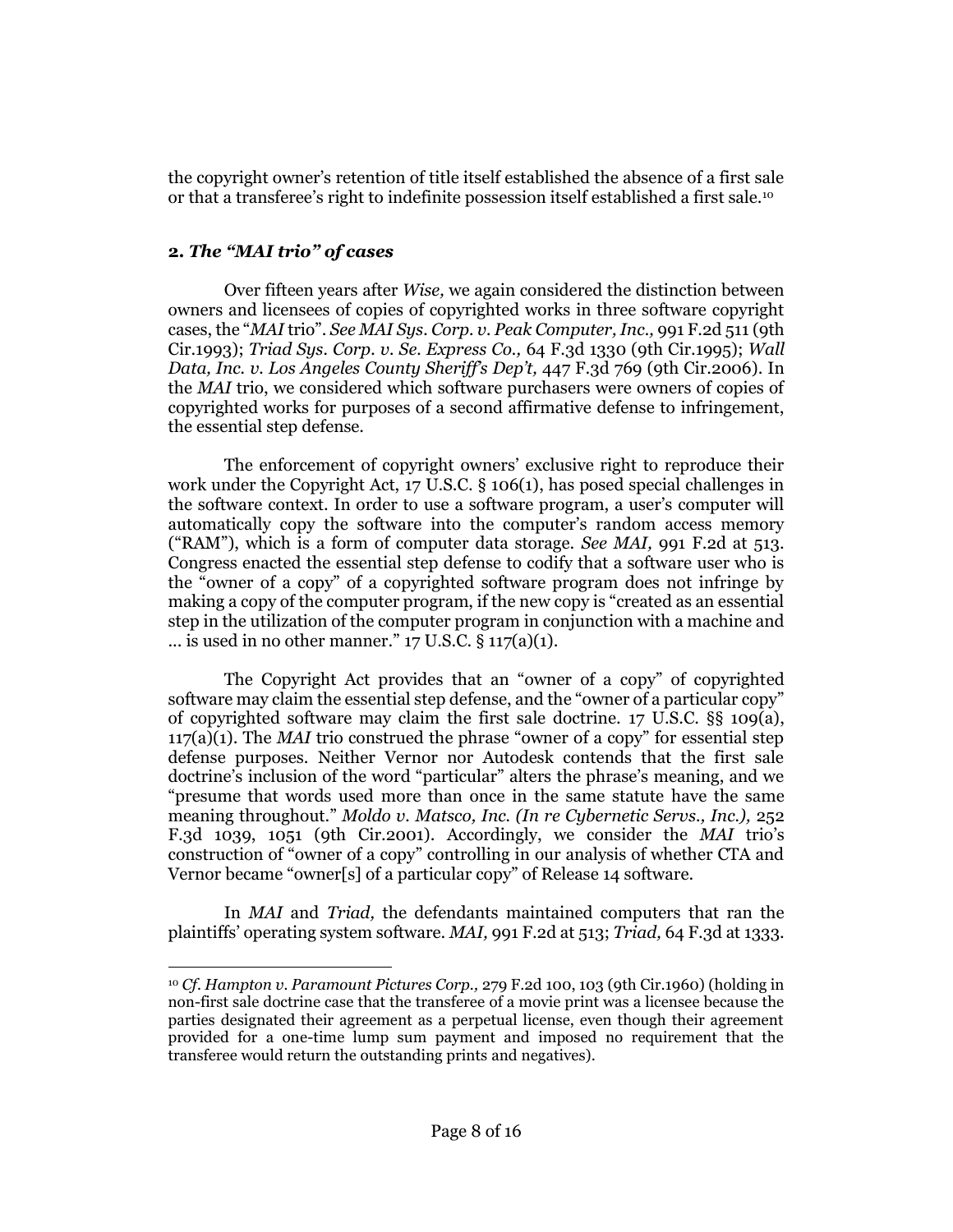When the defendants ran the computers, the computers automatically loaded plaintiffs' software into RAM. *MAI,* [991 F.2d at 517-18;](http://www.westlaw.com/Link/Document/FullText?findType=Y&serNum=1993084519&pubNum=350&originatingDoc=I30f3e343bcb011df89d8bf2e8566150b&refType=RP&fi=co_pp_sp_350_517&originationContext=document&vr=3.0&rs=cblt1.0&transitionType=DocumentItem&contextData=(sc.Default)#co_pp_sp_350_517) *Triad,* [64 F.3d at 1333,](http://www.westlaw.com/Link/Document/FullText?findType=Y&serNum=1995178178&pubNum=506&originatingDoc=I30f3e343bcb011df89d8bf2e8566150b&refType=RP&fi=co_pp_sp_506_1333&originationContext=document&vr=3.0&rs=cblt1.0&transitionType=DocumentItem&contextData=(sc.Default)#co_pp_sp_506_1333)  [1335-36.](http://www.westlaw.com/Link/Document/FullText?findType=Y&serNum=1995178178&pubNum=506&originatingDoc=I30f3e343bcb011df89d8bf2e8566150b&refType=RP&fi=co_pp_sp_506_1333&originationContext=document&vr=3.0&rs=cblt1.0&transitionType=DocumentItem&contextData=(sc.Default)#co_pp_sp_506_1333) The plaintiffs in both cases sold their software pursuant to restrictive license agreements, and we held that their customers were licensees who were therefore not entitled to claim the essential step defense. We found that the defendants infringed plaintiffs' software copyrights by their unauthorized loading of copyrighted software into RAM. *MAI,* [991 F.2d at 517-18 & n. 5;](http://www.westlaw.com/Link/Document/FullText?findType=Y&serNum=1993084519&pubNum=350&originatingDoc=I30f3e343bcb011df89d8bf2e8566150b&refType=RP&fi=co_pp_sp_350_517&originationContext=document&vr=3.0&rs=cblt1.0&transitionType=DocumentItem&contextData=(sc.Default)#co_pp_sp_350_517) *Triad,* [64 F.3d](http://www.westlaw.com/Link/Document/FullText?findType=Y&serNum=1995178178&pubNum=506&originatingDoc=I30f3e343bcb011df89d8bf2e8566150b&refType=RP&fi=co_pp_sp_506_1333&originationContext=document&vr=3.0&rs=cblt1.0&transitionType=DocumentItem&contextData=(sc.Default)#co_pp_sp_506_1333)  [at 1333, 1335-36.](http://www.westlaw.com/Link/Document/FullText?findType=Y&serNum=1995178178&pubNum=506&originatingDoc=I30f3e343bcb011df89d8bf2e8566150b&refType=RP&fi=co_pp_sp_506_1333&originationContext=document&vr=3.0&rs=cblt1.0&transitionType=DocumentItem&contextData=(sc.Default)#co_pp_sp_506_1333) I n *[Triad,](http://www.westlaw.com/Link/Document/FullText?findType=Y&serNum=1995178178&originatingDoc=I30f3e343bcb011df89d8bf2e8566150b&refType=RP&originationContext=document&vr=3.0&rs=cblt1.0&transitionType=DocumentItem&contextData=(sc.Default))* the plaintiff had earlier sold software outright to some customers. [64 F.3d at 1333 n. 2.](http://www.westlaw.com/Link/Document/FullText?findType=Y&serNum=1995178178&pubNum=506&originatingDoc=I30f3e343bcb011df89d8bf2e8566150b&refType=RP&fi=co_pp_sp_506_1333&originationContext=document&vr=3.0&rs=cblt1.0&transitionType=DocumentItem&contextData=(sc.Default)#co_pp_sp_506_1333) We noted that these customers were owners who were entitled to the essential step defense, and the defendant did not infringe by making RAM copies in servicing their computers. *[Id.](http://www.westlaw.com/Link/Document/FullText?findType=Y&serNum=1995178178&originatingDoc=I30f3e343bcb011df89d8bf2e8566150b&refType=RP&originationContext=document&vr=3.0&rs=cblt1.0&transitionType=DocumentItem&contextData=(sc.Default))*

In *[Wall Data,](http://www.westlaw.com/Link/Document/FullText?findType=Y&serNum=2009170406&originatingDoc=I30f3e343bcb011df89d8bf2e8566150b&refType=RP&originationContext=document&vr=3.0&rs=cblt1.0&transitionType=DocumentItem&contextData=(sc.Default))* plaintiff sold 3,663 software licenses to the defendant. *[Wall](http://www.westlaw.com/Link/Document/FullText?findType=Y&serNum=2009170406&pubNum=506&originatingDoc=I30f3e343bcb011df89d8bf2e8566150b&refType=RP&fi=co_pp_sp_506_773&originationContext=document&vr=3.0&rs=cblt1.0&transitionType=DocumentItem&contextData=(sc.Default)#co_pp_sp_506_773)  Data,* 447 [F.3d at 773.](http://www.westlaw.com/Link/Document/FullText?findType=Y&serNum=2009170406&pubNum=506&originatingDoc=I30f3e343bcb011df89d8bf2e8566150b&refType=RP&fi=co_pp_sp_506_773&originationContext=document&vr=3.0&rs=cblt1.0&transitionType=DocumentItem&contextData=(sc.Default)#co_pp_sp_506_773) The licenses (1) were non-exclusive; (2) permitted use of the software on a single computer; and (3) permitted transfer of the software once per month, if the software was removed from the original computer. *Id.* [at 775 n. 5,](http://www.westlaw.com/Link/Document/FullText?findType=Y&serNum=2009170406&originatingDoc=I30f3e343bcb011df89d8bf2e8566150b&refType=RP&originationContext=document&vr=3.0&rs=cblt1.0&transitionType=DocumentItem&contextData=(sc.Default))  [781.](http://www.westlaw.com/Link/Document/FullText?findType=Y&serNum=2009170406&originatingDoc=I30f3e343bcb011df89d8bf2e8566150b&refType=RP&originationContext=document&vr=3.0&rs=cblt1.0&transitionType=DocumentItem&contextData=(sc.Default)) The defendant installed the software onto 6,007 computers via hard drive imaging, which saved it from installing the software manually on each computer. It made an unverified claim that only 3,663 users could simultaneously access the software. *Id.* [at 776.](http://www.westlaw.com/Link/Document/FullText?findType=Y&serNum=2009170406&originatingDoc=I30f3e343bcb011df89d8bf2e8566150b&refType=RP&originationContext=document&vr=3.0&rs=cblt1.0&transitionType=DocumentItem&contextData=(sc.Default))

The plaintiff sued for copyright infringement, contending that the defendant violated the license by "over-installing" the software. *Id.* [at 775.](http://www.westlaw.com/Link/Document/FullText?findType=Y&serNum=2009170406&originatingDoc=I30f3e343bcb011df89d8bf2e8566150b&refType=RP&originationContext=document&vr=3.0&rs=cblt1.0&transitionType=DocumentItem&contextData=(sc.Default)) The defendant raised an essential step defense, contending that its hard drive imaging was a necessary step of installation. *Id.* [at 776.](http://www.westlaw.com/Link/Document/FullText?findType=Y&serNum=2009170406&originatingDoc=I30f3e343bcb011df89d8bf2e8566150b&refType=RP&originationContext=document&vr=3.0&rs=cblt1.0&transitionType=DocumentItem&contextData=(sc.Default)) On appeal, we held that the district court did not abuse its discretion in denying the defendant's request for a jury instruction on the essential step defense. *Id.* [at 784.](http://www.westlaw.com/Link/Document/FullText?findType=Y&serNum=2009170406&originatingDoc=I30f3e343bcb011df89d8bf2e8566150b&refType=RP&originationContext=document&vr=3.0&rs=cblt1.0&transitionType=DocumentItem&contextData=(sc.Default)) Citing *[MAI,](http://www.westlaw.com/Link/Document/FullText?findType=Y&serNum=1993084519&originatingDoc=I30f3e343bcb011df89d8bf2e8566150b&refType=RP&originationContext=document&vr=3.0&rs=cblt1.0&transitionType=DocumentItem&contextData=(sc.Default))* we held that the essential step defense does not apply where the copyright owner grants the user a license and significantly restricts the user's ability to transfer the software. *[Id.](http://www.westlaw.com/Link/Document/FullText?findType=Y&serNum=2009170406&originatingDoc=I30f3e343bcb011df89d8bf2e8566150b&refType=RP&originationContext=document&vr=3.0&rs=cblt1.0&transitionType=DocumentItem&contextData=(sc.Default))* at [784-85.](http://www.westlaw.com/Link/Document/FullText?findType=Y&serNum=2009170406&originatingDoc=I30f3e343bcb011df89d8bf2e8566150b&refType=RP&originationContext=document&vr=3.0&rs=cblt1.0&transitionType=DocumentItem&contextData=(sc.Default)) Since the plaintiff's license imposed "significant restrictions" on the defendant's software rights, the defendant was a licensee and was not entitled to the essential step defense. *Id.* [at 785.](http://www.westlaw.com/Link/Document/FullText?findType=Y&serNum=2009170406&originatingDoc=I30f3e343bcb011df89d8bf2e8566150b&refType=RP&originationContext=document&vr=3.0&rs=cblt1.0&transitionType=DocumentItem&contextData=(sc.Default))

In *[Wall Data,](http://www.westlaw.com/Link/Document/FullText?findType=Y&serNum=2009170406&originatingDoc=I30f3e343bcb011df89d8bf2e8566150b&refType=RP&originationContext=document&vr=3.0&rs=cblt1.0&transitionType=DocumentItem&contextData=(sc.Default))* we acknowledged that *[MAI](http://www.westlaw.com/Link/Document/FullText?findType=Y&serNum=1993084519&originatingDoc=I30f3e343bcb011df89d8bf2e8566150b&refType=RP&originationContext=document&vr=3.0&rs=cblt1.0&transitionType=DocumentItem&contextData=(sc.Default))* had been criticized in a Federal Circuit decision, but declined to revisit its holding, noting that the facts of *[Wall](http://www.westlaw.com/Link/Document/FullText?findType=Y&serNum=2009170406&originatingDoc=I30f3e343bcb011df89d8bf2e8566150b&refType=RP&originationContext=document&vr=3.0&rs=cblt1.0&transitionType=DocumentItem&contextData=(sc.Default))  [Data](http://www.westlaw.com/Link/Document/FullText?findType=Y&serNum=2009170406&originatingDoc=I30f3e343bcb011df89d8bf2e8566150b&refType=RP&originationContext=document&vr=3.0&rs=cblt1.0&transitionType=DocumentItem&contextData=(sc.Default))* led to the conclusion that any error in the district court's failure to instruct was harmless. Even if the defendant owned its copies of the software, its installation of the software on a number of computers in excess of its license was not an essential step in the software's use. *Id.* [at 786 n. 9](http://www.westlaw.com/Link/Document/FullText?findType=Y&serNum=2009170406&originatingDoc=I30f3e343bcb011df89d8bf2e8566150b&refType=RP&originationContext=document&vr=3.0&rs=cblt1.0&transitionType=DocumentItem&contextData=(sc.Default)) (citing Nimmer on Copyright § 8.08[B][1][c] at 8-136; *[DSC Commc'ns Corp. v. Pulse Commc'ns, Inc.,](http://www.westlaw.com/Link/Document/FullText?findType=Y&serNum=1999075047&pubNum=506&originatingDoc=I30f3e343bcb011df89d8bf2e8566150b&refType=RP&fi=co_pp_sp_506_1360&originationContext=document&vr=3.0&rs=cblt1.0&transitionType=DocumentItem&contextData=(sc.Default)#co_pp_sp_506_1360)* [170 F.3d 1354, 1360 \(Fed.Cir.1999\)](http://www.westlaw.com/Link/Document/FullText?findType=Y&serNum=1999075047&pubNum=506&originatingDoc=I30f3e343bcb011df89d8bf2e8566150b&refType=RP&fi=co_pp_sp_506_1360&originationContext=document&vr=3.0&rs=cblt1.0&transitionType=DocumentItem&contextData=(sc.Default)#co_pp_sp_506_1360) (criticizing *[MAI](http://www.westlaw.com/Link/Document/FullText?findType=Y&serNum=1993084519&originatingDoc=I30f3e343bcb011df89d8bf2e8566150b&refType=RP&originationContext=document&vr=3.0&rs=cblt1.0&transitionType=DocumentItem&contextData=(sc.Default))* )).

We read *[Wise](http://www.westlaw.com/Link/Document/FullText?findType=Y&serNum=1977104298&originatingDoc=I30f3e343bcb011df89d8bf2e8566150b&refType=RP&originationContext=document&vr=3.0&rs=cblt1.0&transitionType=DocumentItem&contextData=(sc.Default))* and the *[MAI](http://www.westlaw.com/Link/Document/FullText?findType=Y&serNum=1993084519&originatingDoc=I30f3e343bcb011df89d8bf2e8566150b&refType=RP&originationContext=document&vr=3.0&rs=cblt1.0&transitionType=DocumentItem&contextData=(sc.Default))* trio to prescribe three considerations that we may use to determine whether a software user is a licensee, rather than an owner of a copy. First, we consider whether the copyright owner specifies that a user is granted a license. Second, we consider whether the copyright owner significantly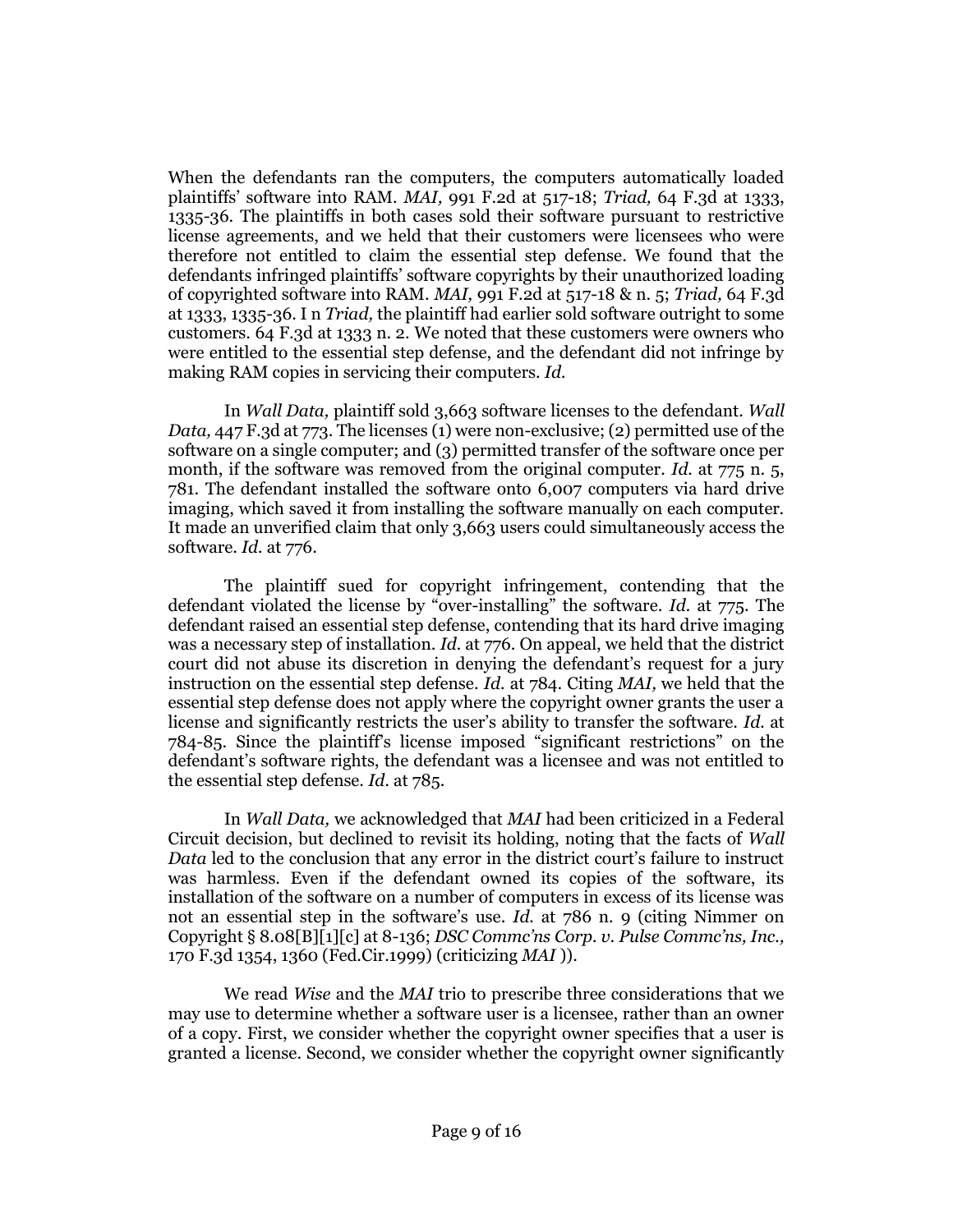restricts the user's ability to transfer the software. Finally, we consider whether the copyright owner imposes notable use restrictions.<sup>11</sup> Our holding reconciles the *[MAI](http://www.westlaw.com/Link/Document/FullText?findType=Y&serNum=1993084519&originatingDoc=I30f3e343bcb011df89d8bf2e8566150b&refType=RP&originationContext=document&vr=3.0&rs=cblt1.0&transitionType=DocumentItem&contextData=(sc.Default))* trio and *[Wise,](http://www.westlaw.com/Link/Document/FullText?findType=Y&serNum=1977104298&originatingDoc=I30f3e343bcb011df89d8bf2e8566150b&refType=RP&originationContext=document&vr=3.0&rs=cblt1.0&transitionType=DocumentItem&contextData=(sc.Default))* even though the *[MAI](http://www.westlaw.com/Link/Document/FullText?findType=Y&serNum=1993084519&originatingDoc=I30f3e343bcb011df89d8bf2e8566150b&refType=RP&originationContext=document&vr=3.0&rs=cblt1.0&transitionType=DocumentItem&contextData=(sc.Default))* trio did not cite *[Wise.](http://www.westlaw.com/Link/Document/FullText?findType=Y&serNum=1977104298&originatingDoc=I30f3e343bcb011df89d8bf2e8566150b&refType=RP&originationContext=document&vr=3.0&rs=cblt1.0&transitionType=DocumentItem&contextData=(sc.Default)) See [Cisneros-Perez v.](http://www.westlaw.com/Link/Document/FullText?findType=Y&serNum=2009432526&pubNum=506&originatingDoc=I30f3e343bcb011df89d8bf2e8566150b&refType=RP&fi=co_pp_sp_506_1058&originationContext=document&vr=3.0&rs=cblt1.0&transitionType=DocumentItem&contextData=(sc.Default)#co_pp_sp_506_1058)  Gonzales,* [451 F.3d 1053, 1058 \(9th Cir.2006\)](http://www.westlaw.com/Link/Document/FullText?findType=Y&serNum=2009432526&pubNum=506&originatingDoc=I30f3e343bcb011df89d8bf2e8566150b&refType=RP&fi=co_pp_sp_506_1058&originationContext=document&vr=3.0&rs=cblt1.0&transitionType=DocumentItem&contextData=(sc.Default)#co_pp_sp_506_1058) ("[W]e are required to reconcile prior precedents if we can do so.")

In response to *[MAI,](http://www.westlaw.com/Link/Document/FullText?findType=Y&serNum=1993084519&originatingDoc=I30f3e343bcb011df89d8bf2e8566150b&refType=RP&originationContext=document&vr=3.0&rs=cblt1.0&transitionType=DocumentItem&contextData=(sc.Default))* Congress amended [§ 117](http://www.westlaw.com/Link/Document/FullText?findType=L&pubNum=1000546&cite=17USCAS117&originatingDoc=I30f3e343bcb011df89d8bf2e8566150b&refType=LQ&originationContext=document&vr=3.0&rs=cblt1.0&transitionType=DocumentItem&contextData=(sc.Default)) to permit a *computer owner* to copy software for maintenance or repair purposes. *See* [17 U.S.C. § 117\(c\);](http://www.westlaw.com/Link/Document/FullText?findType=L&pubNum=1000546&cite=17USCAS117&originatingDoc=I30f3e343bcb011df89d8bf2e8566150b&refType=RB&originationContext=document&vr=3.0&rs=cblt1.0&transitionType=DocumentItem&contextData=(sc.Default)#co_pp_4b24000003ba5) *see also* [H.R.Rep. No. 105-551, pt. 1, at 27 \(1998\).](http://www.westlaw.com/Link/Document/FullText?findType=Y&pubNum=0100014&cite=HRREP105-551&originatingDoc=I30f3e343bcb011df89d8bf2e8566150b&refType=TV&originationContext=document&vr=3.0&rs=cblt1.0&transitionType=DocumentItem&contextData=(sc.Default)) However, Congress did not disturb *[MAI](http://www.westlaw.com/Link/Document/FullText?findType=Y&serNum=1993084519&originatingDoc=I30f3e343bcb011df89d8bf2e8566150b&refType=RP&originationContext=document&vr=3.0&rs=cblt1.0&transitionType=DocumentItem&contextData=(sc.Default))*'s holding that licensees are not entitled to the essential step defense.

# **IV.**

#### **A. The district court's decision**

The district court interpreted *[Wise](http://www.westlaw.com/Link/Document/FullText?findType=Y&serNum=1977104298&originatingDoc=I30f3e343bcb011df89d8bf2e8566150b&refType=RP&originationContext=document&vr=3.0&rs=cblt1.0&transitionType=DocumentItem&contextData=(sc.Default))* to hold that a first sale occurs whenever the transferee is entitled to keep the copy of the work. Since Autodesk does not require its customers to return their copies of Release 14, the district court found that Autodesk had sold Release 14 to CTA. It reasoned that thus, CTA and Vernor were successive "owner[s] of a copy" of the software and were entitled to resell it under the first sale doctrine. The district court also found that Vernor's customers' copying of software during installation was protected by the essential step defense.

The district court acknowledged that were it to follow the *[MAI](http://www.westlaw.com/Link/Document/FullText?findType=Y&serNum=1993084519&originatingDoc=I30f3e343bcb011df89d8bf2e8566150b&refType=RP&originationContext=document&vr=3.0&rs=cblt1.0&transitionType=DocumentItem&contextData=(sc.Default))* trio, it would conclude that Autodesk had licensed Release 14 copies to CTA, rather than sold them. However, it viewed *[Wise](http://www.westlaw.com/Link/Document/FullText?findType=Y&serNum=1977104298&originatingDoc=I30f3e343bcb011df89d8bf2e8566150b&refType=RP&originationContext=document&vr=3.0&rs=cblt1.0&transitionType=DocumentItem&contextData=(sc.Default))* and the *[MAI](http://www.westlaw.com/Link/Document/FullText?findType=Y&serNum=1993084519&originatingDoc=I30f3e343bcb011df89d8bf2e8566150b&refType=RP&originationContext=document&vr=3.0&rs=cblt1.0&transitionType=DocumentItem&contextData=(sc.Default))* trio as irreconcilable, and it followed *[Wise](http://www.westlaw.com/Link/Document/FullText?findType=Y&serNum=1977104298&originatingDoc=I30f3e343bcb011df89d8bf2e8566150b&refType=RP&originationContext=document&vr=3.0&rs=cblt1.0&transitionType=DocumentItem&contextData=(sc.Default))* as the first-decided case. *Se[e United States v. Rodriguez-Lara,](http://www.westlaw.com/Link/Document/FullText?findType=Y&serNum=2007196710&pubNum=506&originatingDoc=I30f3e343bcb011df89d8bf2e8566150b&refType=RP&fi=co_pp_sp_506_943&originationContext=document&vr=3.0&rs=cblt1.0&transitionType=DocumentItem&contextData=(sc.Default)#co_pp_sp_506_943)* 421 F.3d 932, [943 \(9th Cir.2005\).](http://www.westlaw.com/Link/Document/FullText?findType=Y&serNum=2007196710&pubNum=506&originatingDoc=I30f3e343bcb011df89d8bf2e8566150b&refType=RP&fi=co_pp_sp_506_943&originationContext=document&vr=3.0&rs=cblt1.0&transitionType=DocumentItem&contextData=(sc.Default)#co_pp_sp_506_943)

## **B. Analysis**

 $\overline{\phantom{a}}$ 

We hold today that a software user is a licensee rather than an owner of a copy where the copyright owner (1) specifies that the user is granted a license; (2) significantly restricts the user's ability to transfer the software; and (3) imposes notable use restrictions.<sup>12</sup> Applying our holding to Autodesk's SLA, we conclude

<sup>11</sup> Although use restrictions were not dispositive in the *[MAI](http://www.westlaw.com/Link/Document/FullText?findType=Y&serNum=1993084519&originatingDoc=I30f3e343bcb011df89d8bf2e8566150b&refType=RP&originationContext=document&vr=3.0&rs=cblt1.0&transitionType=DocumentItem&contextData=(sc.Default))* trio, we considered them in each case. *See MAI,* [991 F.2d at 517 n. 3](http://www.westlaw.com/Link/Document/FullText?findType=Y&serNum=1993084519&pubNum=350&originatingDoc=I30f3e343bcb011df89d8bf2e8566150b&refType=RP&fi=co_pp_sp_350_517&originationContext=document&vr=3.0&rs=cblt1.0&transitionType=DocumentItem&contextData=(sc.Default)#co_pp_sp_350_517) (license limited user to making one working and one backup copy of the software, and forbade examination, disclosure, copying, modification, adaptation, and visual display of the software); *Triad,* [64 F.3d at 1333](http://www.westlaw.com/Link/Document/FullText?findType=Y&serNum=1995178178&pubNum=506&originatingDoc=I30f3e343bcb011df89d8bf2e8566150b&refType=RP&fi=co_pp_sp_506_1333&originationContext=document&vr=3.0&rs=cblt1.0&transitionType=DocumentItem&contextData=(sc.Default)#co_pp_sp_506_1333) (license prohibited software duplication and third-party use); *Wall Data,* [447 F.3d at 775](http://www.westlaw.com/Link/Document/FullText?findType=Y&serNum=2009170406&pubNum=506&originatingDoc=I30f3e343bcb011df89d8bf2e8566150b&refType=RP&fi=co_pp_sp_506_775&originationContext=document&vr=3.0&rs=cblt1.0&transitionType=DocumentItem&contextData=(sc.Default)#co_pp_sp_506_775)  [n. 5](http://www.westlaw.com/Link/Document/FullText?findType=Y&serNum=2009170406&pubNum=506&originatingDoc=I30f3e343bcb011df89d8bf2e8566150b&refType=RP&fi=co_pp_sp_506_775&originationContext=document&vr=3.0&rs=cblt1.0&transitionType=DocumentItem&contextData=(sc.Default)#co_pp_sp_506_775) (license permitted software use on single computer, prohibited multicomputer and multi-user arrangements, and permitted transfer to another computer no more than once every thirty days).

<sup>12</sup> We review the district court's grant of summary judgment to Vernor de novo. *[Padfield v.](http://www.westlaw.com/Link/Document/FullText?findType=Y&serNum=2002312548&pubNum=506&originatingDoc=I30f3e343bcb011df89d8bf2e8566150b&refType=RP&fi=co_pp_sp_506_1124&originationContext=document&vr=3.0&rs=cblt1.0&transitionType=DocumentItem&contextData=(sc.Default)#co_pp_sp_506_1124)*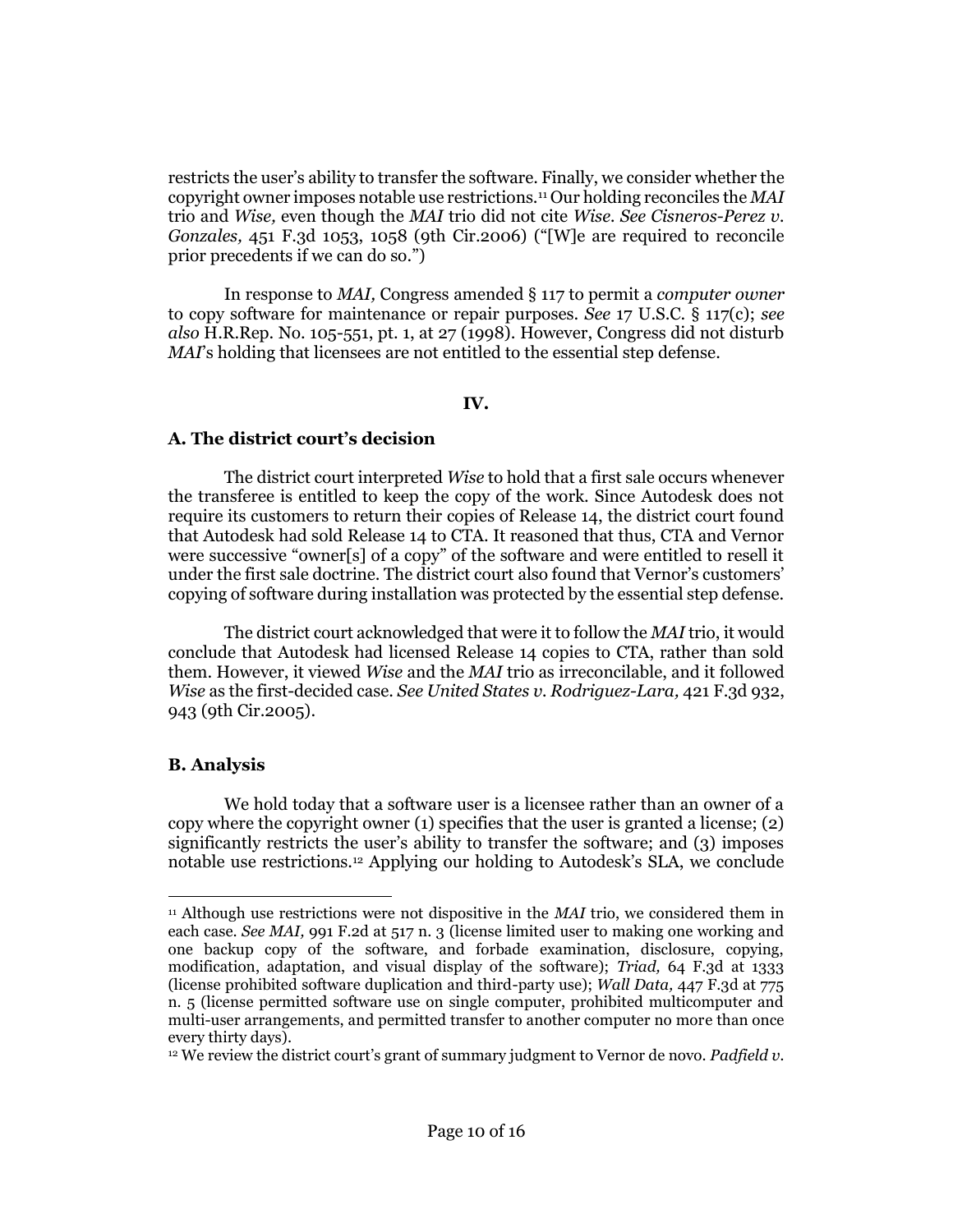that CTA was a licensee rather than an owner of copies of Release 14 and thus was not entitled to invoke the first sale doctrine or the essential step defense.

Autodesk retained title to the software and imposed significant transfer restrictions: it stated that the license is nontransferable, the software could not be transferred or leased without Autodesk's written consent, and the software could not be transferred outside the Western Hemisphere. The SLA also imposed use restrictions against the use of the software outside the Western Hemisphere and against modifying, translating, or reverse-engineering the software, removing any proprietary marks from the software or documentation, or defeating any copy protection device. Furthermore, the SLA provided for termination of the license upon the licensee's unauthorized copying or failure to comply with other license restrictions. Thus, because Autodesk reserved title to Release 14 copies and imposed significant transfer and use restrictions, we conclude that its customers are licensees of their copies of Release 14 rather than owners.

CTA was a licensee rather than an "owner of a particular copy" of Release 14, and it was not entitled to resell its Release 14 copies to Vernor under the first sale doctrine. 17 U.S.C.  $\S$  109(a). Therefore, Vernor did not receive title to the copies from CTA and accordingly could not pass ownership on to others. Both CTA's and Vernor's sales infringed Autodesk's exclusive right to distribute copies of its work. *Id.* [§ 106\(3\).](http://www.westlaw.com/Link/Document/FullText?findType=L&pubNum=1000546&cite=17USCAS106&originatingDoc=I30f3e343bcb011df89d8bf2e8566150b&refType=LQ&originationContext=document&vr=3.0&rs=cblt1.0&transitionType=DocumentItem&contextData=(sc.Default))

Because Vernor was not an owner, his customers are also not owners of Release 14 copies. Therefore, when they install Release 14 on their computers, the copies of the software that they make during installation infringe Autodesk's exclusive reproduction right because they too are not entitled to the benefit of the essential step defense.<sup>13</sup> [17 U.S.C. §§ 106\(1\),](http://www.westlaw.com/Link/Document/FullText?findType=L&pubNum=1000546&cite=17USCAS106&originatingDoc=I30f3e343bcb011df89d8bf2e8566150b&refType=RB&originationContext=document&vr=3.0&rs=cblt1.0&transitionType=DocumentItem&contextData=(sc.Default)#co_pp_f1c50000821b0) [117\(a\)\(1\).](http://www.westlaw.com/Link/Document/FullText?findType=L&pubNum=1000546&cite=17USCAS117&originatingDoc=I30f3e343bcb011df89d8bf2e8566150b&refType=RB&originationContext=document&vr=3.0&rs=cblt1.0&transitionType=DocumentItem&contextData=(sc.Default)#co_pp_7b9b000044381)

Although unnecessary to our resolution of the case, we address the legislative history in order to address the arguments raised by the parties and amici. That legislative history supports our conclusion that licensees such as CTA are not entitled to claim the first sale doctrine. The House Report for [§ 109](http://www.westlaw.com/Link/Document/FullText?findType=L&pubNum=1000546&cite=17USCAS109&originatingDoc=I30f3e343bcb011df89d8bf2e8566150b&refType=LQ&originationContext=document&vr=3.0&rs=cblt1.0&transitionType=DocumentItem&contextData=(sc.Default)) underscores Congress' view that the first sale doctrine is available only to a person who has acquired a copy via an "outright sale". [H.R.Rep. No. 94-1476, at 79 \(1976\),](http://www.westlaw.com/Link/Document/FullText?findType=Y&serNum=0100747631&pubNum=0100014&originatingDoc=I30f3e343bcb011df89d8bf2e8566150b&refType=TV&originationContext=document&vr=3.0&rs=cblt1.0&transitionType=DocumentItem&contextData=(sc.Default)) *reprinted in* 1976 U.S.C.C.A.N. 5659, 5693. The report also asserts that the first sale doctrine does not "apply to someone who merely possesses a copy or

 $\overline{\phantom{a}}$ 

*AIG Life Ins. Co.,* [290 F.3d 1121, 1124 \(9th Cir.2002\).](http://www.westlaw.com/Link/Document/FullText?findType=Y&serNum=2002312548&pubNum=506&originatingDoc=I30f3e343bcb011df89d8bf2e8566150b&refType=RP&fi=co_pp_sp_506_1124&originationContext=document&vr=3.0&rs=cblt1.0&transitionType=DocumentItem&contextData=(sc.Default)#co_pp_sp_506_1124)

<sup>13</sup> It may seem intuitive that every lawful user of a copyrighted software program, whether they own their copies or are merely licensed to use them, should be entitled to an "essential step defense" that provides that they do not infringe simply by using a computer program that they lawfully acquired. However, the Copyright Act confers this defense only on owners of software copies. *See* [17 U.S.C. § 117](http://www.westlaw.com/Link/Document/FullText?findType=L&pubNum=1000546&cite=17USCAS117&originatingDoc=I30f3e343bcb011df89d8bf2e8566150b&refType=LQ&originationContext=document&vr=3.0&rs=cblt1.0&transitionType=DocumentItem&contextData=(sc.Default)). In contrast, a licensee's right to use the software, including the right to copy the software into RAM, is conferred by the terms of its license agreement.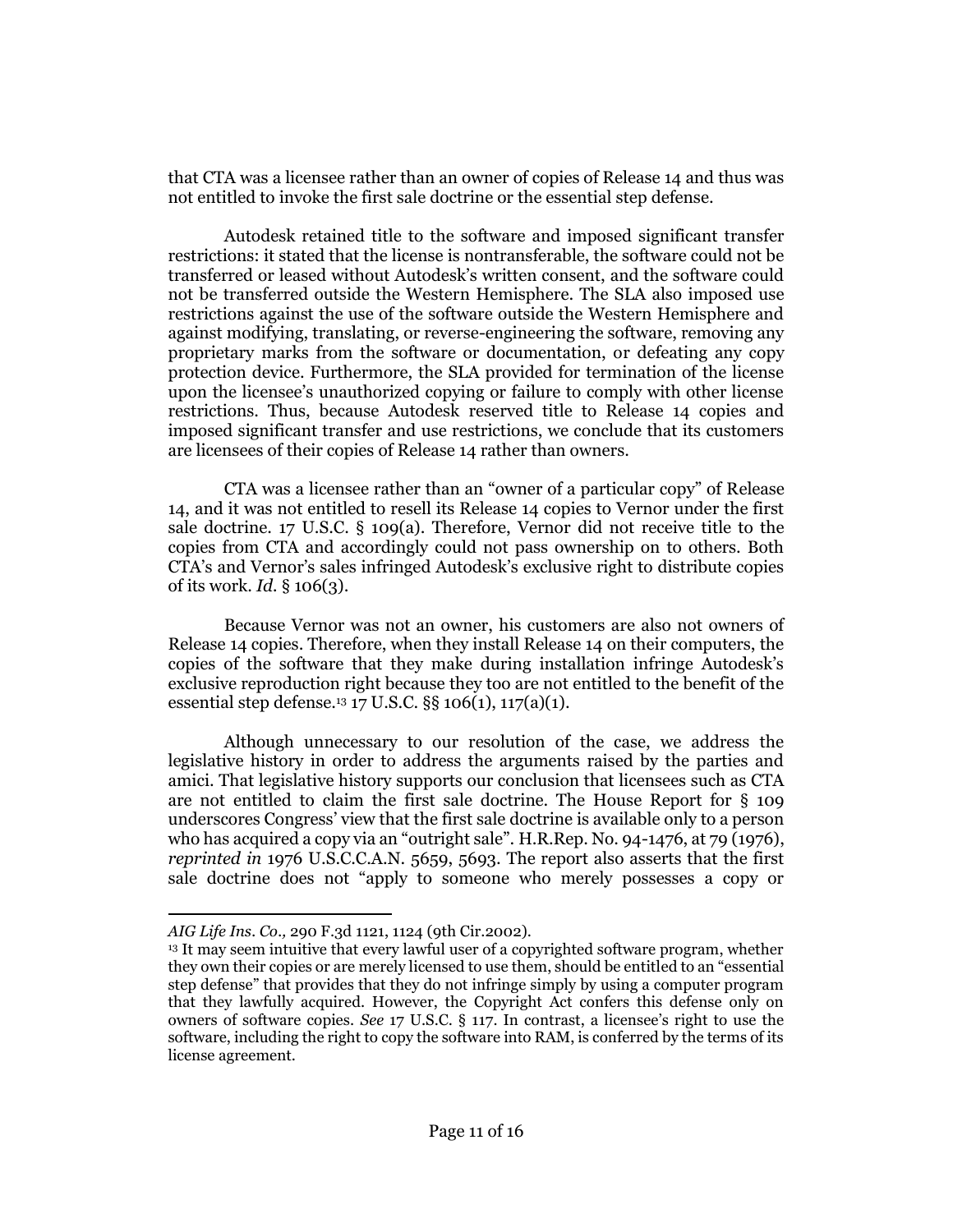phonorecord without having acquired ownership of it." *Id.*

Our conclusion that those who rightfully possess, but do not own, a copy of copyrighted software are not entitled to claim the essential step defense is also supported by the legislative history. Congress enacted [§ 117](http://www.westlaw.com/Link/Document/FullText?findType=L&pubNum=1000546&cite=17USCAS117&originatingDoc=I30f3e343bcb011df89d8bf2e8566150b&refType=LQ&originationContext=document&vr=3.0&rs=cblt1.0&transitionType=DocumentItem&contextData=(sc.Default)) following a report from the National Commission on New Technological Uses of Copyrighted Works ("CONTU") proposing Copyright Act amendments. *[DSC Commc'ns Corp. v. Pulse](http://www.westlaw.com/Link/Document/FullText?findType=Y&serNum=1999075047&pubNum=506&originatingDoc=I30f3e343bcb011df89d8bf2e8566150b&refType=RP&fi=co_pp_sp_506_1360&originationContext=document&vr=3.0&rs=cblt1.0&transitionType=DocumentItem&contextData=(sc.Default)#co_pp_sp_506_1360)  Commc'ns, Inc.,* [170 F.3d 1354, 1360 \(Fed.Cir.1999\)](http://www.westlaw.com/Link/Document/FullText?findType=Y&serNum=1999075047&pubNum=506&originatingDoc=I30f3e343bcb011df89d8bf2e8566150b&refType=RP&fi=co_pp_sp_506_1360&originationContext=document&vr=3.0&rs=cblt1.0&transitionType=DocumentItem&contextData=(sc.Default)#co_pp_sp_506_1360) (citing *Final Report of the National Commission on New Technological Uses of Copyrighted Works,* U.S. Dept. of Commerce, PB-282141, at 30 (July 31, 1978)). CONTU's proposed version of [§ 117](http://www.westlaw.com/Link/Document/FullText?findType=L&pubNum=1000546&cite=17USCAS117&originatingDoc=I30f3e343bcb011df89d8bf2e8566150b&refType=LQ&originationContext=document&vr=3.0&rs=cblt1.0&transitionType=DocumentItem&contextData=(sc.Default)) was identical to the version that Congress enacted with one exception. *[Id.](http://www.westlaw.com/Link/Document/FullText?findType=Y&serNum=1999075047&originatingDoc=I30f3e343bcb011df89d8bf2e8566150b&refType=RP&originationContext=document&vr=3.0&rs=cblt1.0&transitionType=DocumentItem&contextData=(sc.Default))* CONTU's version provided, "[I]t is not an infringement for the rightful possessor of a copy of a computer program to make or authorize the making of another copy or adaptation of that program...." *[Id.](http://www.westlaw.com/Link/Document/FullText?findType=Y&serNum=1999075047&originatingDoc=I30f3e343bcb011df89d8bf2e8566150b&refType=RP&originationContext=document&vr=3.0&rs=cblt1.0&transitionType=DocumentItem&contextData=(sc.Default))* Without explanation, Congress substituted "owner" for "rightful possessor." *[Id.](http://www.westlaw.com/Link/Document/FullText?findType=Y&serNum=1999075047&originatingDoc=I30f3e343bcb011df89d8bf2e8566150b&refType=RP&originationContext=document&vr=3.0&rs=cblt1.0&transitionType=DocumentItem&contextData=(sc.Default))* This modification suggests that more than rightful possession is required for [§ 117](http://www.westlaw.com/Link/Document/FullText?findType=L&pubNum=1000546&cite=17USCAS117&originatingDoc=I30f3e343bcb011df89d8bf2e8566150b&refType=LQ&originationContext=document&vr=3.0&rs=cblt1.0&transitionType=DocumentItem&contextData=(sc.Default)) to apply-i.e., that Congress did not intend licensees subject to significant transfer and use restrictions to receive the benefit of the essential step defense.

# **C. Vernor's four counterarguments are not persuasive**

 $\overline{a}$ 

# **1.** *The district court's decision concerning indefinite possession*

Vernor contends that the district court correctly concluded that (1) *[Wise](http://www.westlaw.com/Link/Document/FullText?findType=Y&serNum=1977104298&originatingDoc=I30f3e343bcb011df89d8bf2e8566150b&refType=RP&originationContext=document&vr=3.0&rs=cblt1.0&transitionType=DocumentItem&contextData=(sc.Default))* is the controlling precedent and (2) under *[Wise,](http://www.westlaw.com/Link/Document/FullText?findType=Y&serNum=1977104298&originatingDoc=I30f3e343bcb011df89d8bf2e8566150b&refType=RP&originationContext=document&vr=3.0&rs=cblt1.0&transitionType=DocumentItem&contextData=(sc.Default))* the key factor is whether transferees are entitled to indefinite possession of their copy of a copyrighted work. As explained *supra,* we disagree. In *[Wise,](http://www.westlaw.com/Link/Document/FullText?findType=Y&serNum=1977104298&originatingDoc=I30f3e343bcb011df89d8bf2e8566150b&refType=RP&originationContext=document&vr=3.0&rs=cblt1.0&transitionType=DocumentItem&contextData=(sc.Default))* we utilized a multi-factor balancing test to distinguish between a first sale and a license of a copyrighted film print. *[United](http://www.westlaw.com/Link/Document/FullText?findType=Y&serNum=1977104298&pubNum=350&originatingDoc=I30f3e343bcb011df89d8bf2e8566150b&refType=RP&fi=co_pp_sp_350_1190&originationContext=document&vr=3.0&rs=cblt1.0&transitionType=DocumentItem&contextData=(sc.Default)#co_pp_sp_350_1190)  States v. Wise,* [550 F.2d 1180, 1190-92 \(9th Cir.1977\)](http://www.westlaw.com/Link/Document/FullText?findType=Y&serNum=1977104298&pubNum=350&originatingDoc=I30f3e343bcb011df89d8bf2e8566150b&refType=RP&fi=co_pp_sp_350_1190&originationContext=document&vr=3.0&rs=cblt1.0&transitionType=DocumentItem&contextData=(sc.Default)#co_pp_sp_350_1190). We considered a transferee's ability to possess a print indefinitely as one factor in our analysis, but we did not treat it as dispositive. If we had, we would not have needed to consider other contractual provisions, such as retention of title, copying prohibitions, and lending restrictions. *[Id.](http://www.westlaw.com/Link/Document/FullText?findType=Y&serNum=1977104298&originatingDoc=I30f3e343bcb011df89d8bf2e8566150b&refType=RP&originationContext=document&vr=3.0&rs=cblt1.0&transitionType=DocumentItem&contextData=(sc.Default))* Moreover, we held in *[Wise](http://www.westlaw.com/Link/Document/FullText?findType=Y&serNum=1977104298&originatingDoc=I30f3e343bcb011df89d8bf2e8566150b&refType=RP&originationContext=document&vr=3.0&rs=cblt1.0&transitionType=DocumentItem&contextData=(sc.Default))* that two agreements were licenses rather than first sales, even though those agreements did not describe any provision requiring the transferee to return the prints to the copyright owners. *[Id.](http://www.westlaw.com/Link/Document/FullText?findType=Y&serNum=1977104298&originatingDoc=I30f3e343bcb011df89d8bf2e8566150b&refType=RP&originationContext=document&vr=3.0&rs=cblt1.0&transitionType=DocumentItem&contextData=(sc.Default))* [at 1192](http://www.westlaw.com/Link/Document/FullText?findType=Y&serNum=1977104298&originatingDoc=I30f3e343bcb011df89d8bf2e8566150b&refType=RP&originationContext=document&vr=3.0&rs=cblt1.0&transitionType=DocumentItem&contextData=(sc.Default)) (analyzing VIP agreements for *The Sting* and *Funny Girl* ). <sup>14</sup>

<sup>14</sup> We also note that for some of the *[Wise](http://www.westlaw.com/Link/Document/FullText?findType=Y&serNum=1977104298&originatingDoc=I30f3e343bcb011df89d8bf2e8566150b&refType=RP&originationContext=document&vr=3.0&rs=cblt1.0&transitionType=DocumentItem&contextData=(sc.Default))* films, there was a lack of evidence whether transferees who had the option to purchase copies of the prints had done so. Without evidence concerning these options, the government could not sustain its criminal burden of proof to demonstrate the absence of a first sale. *See, e.g.,* [550](http://www.westlaw.com/Link/Document/FullText?findType=Y&serNum=1977104298&pubNum=350&originatingDoc=I30f3e343bcb011df89d8bf2e8566150b&refType=RP&fi=co_pp_sp_350_1191&originationContext=document&vr=3.0&rs=cblt1.0&transitionType=DocumentItem&contextData=(sc.Default)#co_pp_sp_350_1191)  [F.2d at 1191-92](http://www.westlaw.com/Link/Document/FullText?findType=Y&serNum=1977104298&pubNum=350&originatingDoc=I30f3e343bcb011df89d8bf2e8566150b&refType=RP&fi=co_pp_sp_350_1191&originationContext=document&vr=3.0&rs=cblt1.0&transitionType=DocumentItem&contextData=(sc.Default)#co_pp_sp_350_1191) ("No evidence was adduced at trial as to whether [transferee] exercised its election [to purchase a copy of the print], or, if it did, whether it resold that print. In the absence of such proof, the Government has failed in its burden of proving the absence of first sale of the photoplay *Funny Girl.*") Here, in contrast,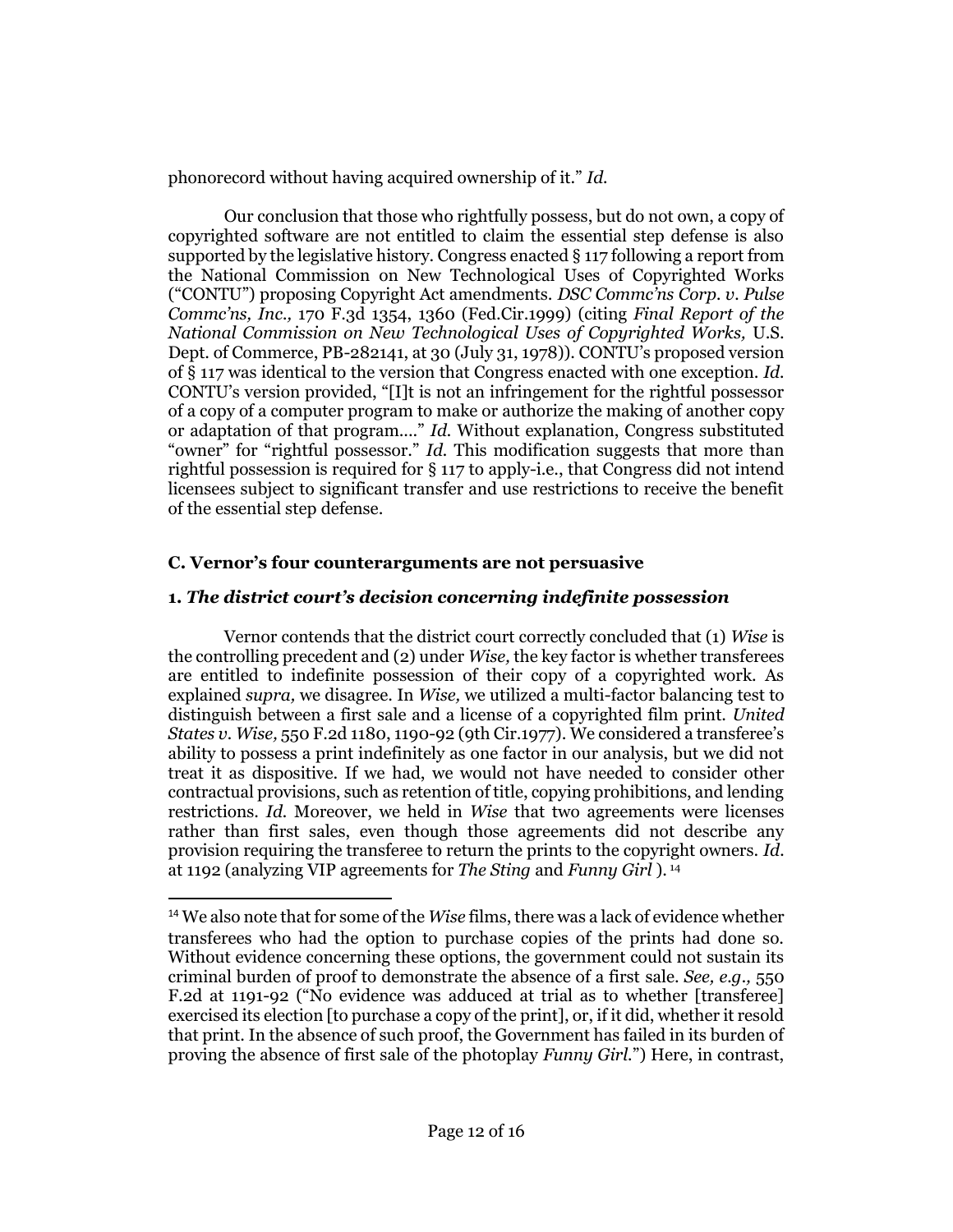# **2.** *Circuit split with the Federal and Second Circuits*

Vernor contends that reversing the district court will create a circuit split with the Federal and Second Circuits. *See [DSC Commc'ns Corp. v. Pulse](http://www.westlaw.com/Link/Document/FullText?findType=Y&serNum=1999075047&pubNum=506&originatingDoc=I30f3e343bcb011df89d8bf2e8566150b&refType=RP&originationContext=document&vr=3.0&rs=cblt1.0&transitionType=DocumentItem&contextData=(sc.Default))  Commc'ns, Inc.,* [170 F.3d 1354 \(Fed.Cir.1999\);](http://www.westlaw.com/Link/Document/FullText?findType=Y&serNum=1999075047&pubNum=506&originatingDoc=I30f3e343bcb011df89d8bf2e8566150b&refType=RP&originationContext=document&vr=3.0&rs=cblt1.0&transitionType=DocumentItem&contextData=(sc.Default)) *[Krause v. Titleserv, Inc.,](http://www.westlaw.com/Link/Document/FullText?findType=Y&serNum=2006364589&pubNum=506&originatingDoc=I30f3e343bcb011df89d8bf2e8566150b&refType=RP&originationContext=document&vr=3.0&rs=cblt1.0&transitionType=DocumentItem&contextData=(sc.Default))* 402 F.3d [119 \(2nd Cir.2005\).](http://www.westlaw.com/Link/Document/FullText?findType=Y&serNum=2006364589&pubNum=506&originatingDoc=I30f3e343bcb011df89d8bf2e8566150b&refType=RP&originationContext=document&vr=3.0&rs=cblt1.0&transitionType=DocumentItem&contextData=(sc.Default)) We disagree.

In *[DSC,](http://www.westlaw.com/Link/Document/FullText?findType=Y&serNum=1999075047&originatingDoc=I30f3e343bcb011df89d8bf2e8566150b&refType=RP&originationContext=document&vr=3.0&rs=cblt1.0&transitionType=DocumentItem&contextData=(sc.Default))* the Federal Circuit considered the essential step defense in a case in which the plaintiff and defendant sold competing telephone systems hardware cards. [170 F.3d at 1358.](http://www.westlaw.com/Link/Document/FullText?findType=Y&serNum=1999075047&pubNum=506&originatingDoc=I30f3e343bcb011df89d8bf2e8566150b&refType=RP&fi=co_pp_sp_506_1358&originationContext=document&vr=3.0&rs=cblt1.0&transitionType=DocumentItem&contextData=(sc.Default)#co_pp_sp_506_1358) Rather than develop its own software, the defendant used its hardware to download plaintiff's software into RAM upon installation. *[Id.](http://www.westlaw.com/Link/Document/FullText?findType=Y&serNum=1999075047&originatingDoc=I30f3e343bcb011df89d8bf2e8566150b&refType=RP&originationContext=document&vr=3.0&rs=cblt1.0&transitionType=DocumentItem&contextData=(sc.Default))* The plaintiff argued that this constituted copyright infringement, and the defendant countered that the relevant customers owned plaintiff's software, entitling them to an essential step defense. *Id.* [at 1359-60.](http://www.westlaw.com/Link/Document/FullText?findType=Y&serNum=1999075047&originatingDoc=I30f3e343bcb011df89d8bf2e8566150b&refType=RP&originationContext=document&vr=3.0&rs=cblt1.0&transitionType=DocumentItem&contextData=(sc.Default)) The court rejected the defendant's essential step defense, holding that plaintiff licensed its customers' use of their copies of the software in the relevant license agreement's transfer and use restrictions. *Id.* [at 1360-61.](http://www.westlaw.com/Link/Document/FullText?findType=Y&serNum=1999075047&originatingDoc=I30f3e343bcb011df89d8bf2e8566150b&refType=RP&originationContext=document&vr=3.0&rs=cblt1.0&transitionType=DocumentItem&contextData=(sc.Default)) Although the Federal Circuit rejected *[MAI](http://www.westlaw.com/Link/Document/FullText?findType=Y&serNum=1993084519&originatingDoc=I30f3e343bcb011df89d8bf2e8566150b&refType=RP&originationContext=document&vr=3.0&rs=cblt1.0&transitionType=DocumentItem&contextData=(sc.Default))*'s "characterization of all licensees as non-owners," it deemed *[MAI](http://www.westlaw.com/Link/Document/FullText?findType=Y&serNum=1993084519&originatingDoc=I30f3e343bcb011df89d8bf2e8566150b&refType=RP&originationContext=document&vr=3.0&rs=cblt1.0&transitionType=DocumentItem&contextData=(sc.Default))* "instructive" and determined that the agreements there in issue were licenses. *Id.* [at 1360.](http://www.westlaw.com/Link/Document/FullText?findType=Y&serNum=1999075047&originatingDoc=I30f3e343bcb011df89d8bf2e8566150b&refType=RP&originationContext=document&vr=3.0&rs=cblt1.0&transitionType=DocumentItem&contextData=(sc.Default)) Although *[DSC](http://www.westlaw.com/Link/Document/FullText?findType=Y&serNum=1999075047&originatingDoc=I30f3e343bcb011df89d8bf2e8566150b&refType=RP&originationContext=document&vr=3.0&rs=cblt1.0&transitionType=DocumentItem&contextData=(sc.Default))* is thus narrower than *[MAI,](http://www.westlaw.com/Link/Document/FullText?findType=Y&serNum=1993084519&originatingDoc=I30f3e343bcb011df89d8bf2e8566150b&refType=RP&originationContext=document&vr=3.0&rs=cblt1.0&transitionType=DocumentItem&contextData=(sc.Default))* it does not conflict with our holding today that a software customer bound by a restrictive license agreement may be a licensee of a copy not entitled to the first sale doctrine or the essential step defense.

The Second Circuit's decision in *[Krause](http://www.westlaw.com/Link/Document/FullText?findType=Y&serNum=2006364589&originatingDoc=I30f3e343bcb011df89d8bf2e8566150b&refType=RP&originationContext=document&vr=3.0&rs=cblt1.0&transitionType=DocumentItem&contextData=(sc.Default))* is distinguishable. In *[Krause,](http://www.westlaw.com/Link/Document/FullText?findType=Y&serNum=2006364589&originatingDoc=I30f3e343bcb011df89d8bf2e8566150b&refType=RP&originationContext=document&vr=3.0&rs=cblt1.0&transitionType=DocumentItem&contextData=(sc.Default))* the plaintiff-copyright owner was a software developer who sued his former employer for making allegedly infringing modifications to his software program. *[Krause,](http://www.westlaw.com/Link/Document/FullText?findType=Y&serNum=2006364589&pubNum=506&originatingDoc=I30f3e343bcb011df89d8bf2e8566150b&refType=RP&fi=co_pp_sp_506_120&originationContext=document&vr=3.0&rs=cblt1.0&transitionType=DocumentItem&contextData=(sc.Default)#co_pp_sp_506_120)* [402 F.3d at 120-21.](http://www.westlaw.com/Link/Document/FullText?findType=Y&serNum=2006364589&pubNum=506&originatingDoc=I30f3e343bcb011df89d8bf2e8566150b&refType=RP&fi=co_pp_sp_506_120&originationContext=document&vr=3.0&rs=cblt1.0&transitionType=DocumentItem&contextData=(sc.Default)#co_pp_sp_506_120) The Second Circuit considered the totality of the parties' agreement to determine that the defendant was entitled to an essential step defense. *Id.* [at 124.I](http://www.westlaw.com/Link/Document/FullText?findType=Y&serNum=2006364589&originatingDoc=I30f3e343bcb011df89d8bf2e8566150b&refType=RP&originationContext=document&vr=3.0&rs=cblt1.0&transitionType=DocumentItem&contextData=(sc.Default))n *[Krause,](http://www.westlaw.com/Link/Document/FullText?findType=Y&serNum=2006364589&originatingDoc=I30f3e343bcb011df89d8bf2e8566150b&refType=RP&originationContext=document&vr=3.0&rs=cblt1.0&transitionType=DocumentItem&contextData=(sc.Default))* unlike here, the parties did not have a written license agreement, the defendant-employer had paid the plaintiff-employee significant consideration to develop the programs for its sole benefit, and the plaintiff had agreed to allow the defendant to use the programs "forever," regardless of whether the parties' relationship terminated. *Id.* [at 124-25.](http://www.westlaw.com/Link/Document/FullText?findType=Y&serNum=2006364589&originatingDoc=I30f3e343bcb011df89d8bf2e8566150b&refType=RP&originationContext=document&vr=3.0&rs=cblt1.0&transitionType=DocumentItem&contextData=(sc.Default)) Thus, the Second Circuit found that the defendant-employer owned its copies of the work. *[Id.](http://www.westlaw.com/Link/Document/FullText?findType=Y&serNum=2006364589&originatingDoc=I30f3e343bcb011df89d8bf2e8566150b&refType=RP&originationContext=document&vr=3.0&rs=cblt1.0&transitionType=DocumentItem&contextData=(sc.Default))* The facts and the analysis in *[Krause](http://www.westlaw.com/Link/Document/FullText?findType=Y&serNum=2006364589&originatingDoc=I30f3e343bcb011df89d8bf2e8566150b&refType=RP&originationContext=document&vr=3.0&rs=cblt1.0&transitionType=DocumentItem&contextData=(sc.Default))* are not contrary to our determination that CTA is a licensee rather than an owner.

# **3.** *The Supreme Court's holding in Bobbs-Merrill*

 $\overline{\phantom{a}}$ 

the undisputed evidence includes the SLA between Autodesk and CTA, which reflects the absence of a first sale. The SLA evidences both the parties' intent to create a license and CTA's acquiescence to substantive restrictions that distinguish the transfer from an outright first sale.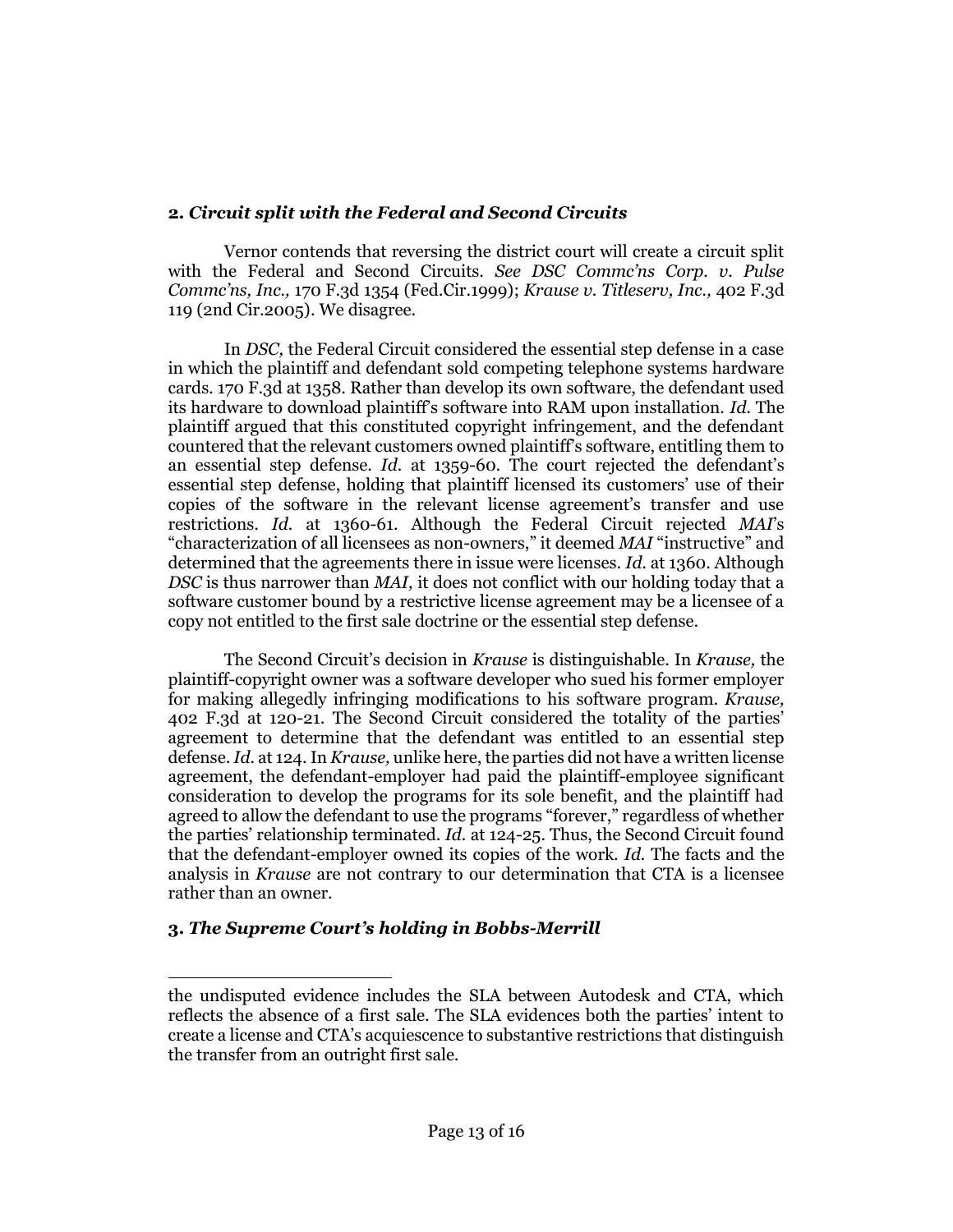Vernor contends that *[Bobbs-Merrill](http://www.westlaw.com/Link/Document/FullText?findType=Y&serNum=1908100341&originatingDoc=I30f3e343bcb011df89d8bf2e8566150b&refType=RP&originationContext=document&vr=3.0&rs=cblt1.0&transitionType=DocumentItem&contextData=(sc.Default))* establishes his entitlement to a first sale defense. *See Bobbs-Merrill Co. v. Straus,* [210 U.S. 339, 28 S.Ct. 722, 52 L.Ed.](http://www.westlaw.com/Link/Document/FullText?findType=Y&serNum=1908100341&pubNum=708&originatingDoc=I30f3e343bcb011df89d8bf2e8566150b&refType=RP&originationContext=document&vr=3.0&rs=cblt1.0&transitionType=DocumentItem&contextData=(sc.Default))  [1086 \(1908\).](http://www.westlaw.com/Link/Document/FullText?findType=Y&serNum=1908100341&pubNum=708&originatingDoc=I30f3e343bcb011df89d8bf2e8566150b&refType=RP&originationContext=document&vr=3.0&rs=cblt1.0&transitionType=DocumentItem&contextData=(sc.Default)) However, *[Bobbs-Merrill](http://www.westlaw.com/Link/Document/FullText?findType=Y&serNum=1908100341&originatingDoc=I30f3e343bcb011df89d8bf2e8566150b&refType=RP&originationContext=document&vr=3.0&rs=cblt1.0&transitionType=DocumentItem&contextData=(sc.Default))* stands only for the proposition that a copyright owner's exclusive distribution right does not allow it to control sales of copies of its work after the first sale. *Id.* [at 350, 28 S.Ct. 722.](http://www.westlaw.com/Link/Document/FullText?findType=Y&serNum=1908100341&pubNum=708&originatingDoc=I30f3e343bcb011df89d8bf2e8566150b&refType=RP&originationContext=document&vr=3.0&rs=cblt1.0&transitionType=DocumentItem&contextData=(sc.Default)) Decided in 1908, *[Bobbs-Merrill](http://www.westlaw.com/Link/Document/FullText?findType=Y&serNum=1908100341&originatingDoc=I30f3e343bcb011df89d8bf2e8566150b&refType=RP&originationContext=document&vr=3.0&rs=cblt1.0&transitionType=DocumentItem&contextData=(sc.Default))* did not and could not address the question of whether the right to use software is distinct from the ownership of copies of software. Moreover, the Supreme Court in *[Bobbs-Merrill](http://www.westlaw.com/Link/Document/FullText?findType=Y&serNum=1908100341&originatingDoc=I30f3e343bcb011df89d8bf2e8566150b&refType=RP&originationContext=document&vr=3.0&rs=cblt1.0&transitionType=DocumentItem&contextData=(sc.Default))* made explicit that its decision did not address the use of restrictions to create a license. *[Id.](http://www.westlaw.com/Link/Document/FullText?findType=Y&serNum=1908100341&originatingDoc=I30f3e343bcb011df89d8bf2e8566150b&refType=RP&originationContext=document&vr=3.0&rs=cblt1.0&transitionType=DocumentItem&contextData=(sc.Default))* ("There is no claim in this case of contract limitation, nor license agreement controlling the subsequent sales of the book.")

## **4.** *Economic realities of the transaction*

Finally, Vernor contends that "economic realities" demonstrate that Autodesk makes "first sales" to its customers, because Autodesk allows its customers to possess their copies of the software indefinitely and does not require recurring license payments. We held *supra* that neither of these factors is dispositive. Vernor cites no first sale doctrine case in support of this proposition. Rather, he cites *In re DAK Indus.,* [66 F.3d 1091, 1095 \(9th Cir.1995\),](http://www.westlaw.com/Link/Document/FullText?findType=Y&serNum=1995196536&pubNum=506&originatingDoc=I30f3e343bcb011df89d8bf2e8566150b&refType=RP&fi=co_pp_sp_506_1095&originationContext=document&vr=3.0&rs=cblt1.0&transitionType=DocumentItem&contextData=(sc.Default)#co_pp_sp_506_1095) a case in which we interpreted the Bankruptcy Code to decide whether a particular transaction should be considered a pre-petition sale. We commented that "[w]hen applying the bankruptcy code to this transaction, we must look through its form to the'economic realities of the particular arrangement.' " *[Id.](http://www.westlaw.com/Link/Document/FullText?findType=Y&serNum=1995196536&originatingDoc=I30f3e343bcb011df89d8bf2e8566150b&refType=RP&originationContext=document&vr=3.0&rs=cblt1.0&transitionType=DocumentItem&contextData=(sc.Default))* Nothing in *[DAK](http://www.westlaw.com/Link/Document/FullText?findType=Y&serNum=1995196536&originatingDoc=I30f3e343bcb011df89d8bf2e8566150b&refType=RP&originationContext=document&vr=3.0&rs=cblt1.0&transitionType=DocumentItem&contextData=(sc.Default))* is contrary to our reconciliation of *[Wise](http://www.westlaw.com/Link/Document/FullText?findType=Y&serNum=1977104298&originatingDoc=I30f3e343bcb011df89d8bf2e8566150b&refType=RP&originationContext=document&vr=3.0&rs=cblt1.0&transitionType=DocumentItem&contextData=(sc.Default))* and the *[MAI](http://www.westlaw.com/Link/Document/FullText?findType=Y&serNum=1993084519&originatingDoc=I30f3e343bcb011df89d8bf2e8566150b&refType=RP&originationContext=document&vr=3.0&rs=cblt1.0&transitionType=DocumentItem&contextData=(sc.Default))* trio.

**V.**

Although our holding today is controlled by our precedent, we recognize the significant policy considerations raised by the parties and amici on both sides of this appeal.

Autodesk, the Software & Information Industry Association ("SIIA"), and the Motion Picture Association of America ("MPAA") have presented policy arguments that favor our result. For instance, Autodesk argues in favor of judicial enforcement of software license agreements that restrict transfers of copies of the work. Autodesk contends that this (1) allows for tiered pricing for different software markets, such as reduced pricing for students or educational institutions; (2) increases software companies' sales; (3) lowers prices for all consumers by spreading costs among a large number of purchasers; and (4) reduces the incidence of piracy by allowing copyright owners to bring infringement actions against unauthorized resellers. SIIA argues that a license can exist even where a customer (1) receives his copy of the work after making a single payment and (2) can indefinitely possess a software copy, because it is the software code and associated rights that are valuable rather than the inexpensive discs on which the code may be stored. Also, the MPAA argues that a customer's ability to possess a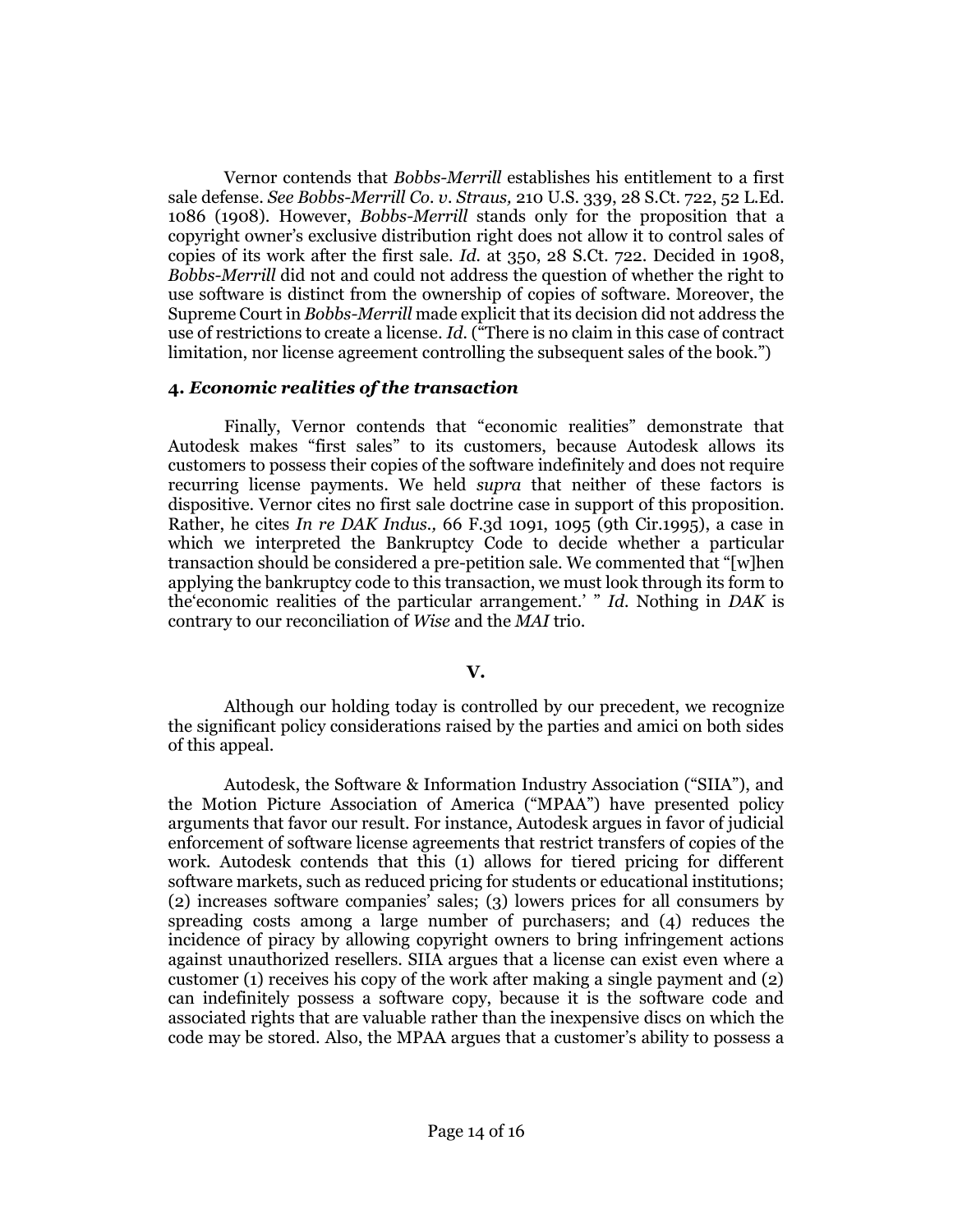copyrighted work indefinitely should not compel a finding of a first sale, because there is often no practically feasible way for a consumer to return a copy to the copyright owner.

Vernor, eBay, and the American Library Association ("ALA") have presented policy arguments against our decision. Vernor contends that our decision (1) does not vindicate the law's aversion to restraints on alienation of personal property; (2) may force everyone purchasing copyrighted property to trace the chain of title to ensure that a first sale occurred; and (3) ignores the economic realities of the relevant transactions, in which the copyright owner permanently released software copies into the stream of commerce without expectation of return in exchange for upfront payment of the full software price. eBay contends that a broad view of the first sale doctrine is necessary to facilitate the creation of secondary markets for copyrighted works, which contributes to the public good by (1) giving consumers additional opportunities to purchase and sell copyrighted works, often at below-retail prices; (2) allowing consumers to obtain copies of works after a copyright owner has ceased distribution; and (3) allowing the proliferation of businesses.

The ALA contends that the first sale doctrine facilitates the availability of copyrighted works after their commercial lifespan, by *inter alia* enabling the existence of libraries, used bookstores, and hand-to-hand exchanges of copyrighted materials. The ALA further contends that judicial enforcement of software license agreements, which are often contracts of adhesion, could eliminate the software resale market, require used computer sellers to delete legitimate software prior to sale, and increase prices for consumers by reducing price competition for software vendors. It contends that Autodesk's position (1) undermines [17 U.S.C. § 109\(b\)\(2\),](http://www.westlaw.com/Link/Document/FullText?findType=L&pubNum=1000546&cite=17USCAS109&originatingDoc=I30f3e343bcb011df89d8bf2e8566150b&refType=RB&originationContext=document&vr=3.0&rs=cblt1.0&transitionType=DocumentItem&contextData=(sc.Default)#co_pp_c0ae00006c482) which permits non-profit libraries to lend software for non-commercial purposes, and (2) would hamper efforts by nonprofits to collect and preserve out-of-print software. The ALA fears that the software industry's licensing practices could be adopted by other copyright owners, including book publishers, record labels, and movie studios.

These are serious contentions on both sides, but they do not alter our conclusion that our precedent from *[Wise](http://www.westlaw.com/Link/Document/FullText?findType=Y&serNum=1977104298&originatingDoc=I30f3e343bcb011df89d8bf2e8566150b&refType=RP&originationContext=document&vr=3.0&rs=cblt1.0&transitionType=DocumentItem&contextData=(sc.Default))* through the *[MAI](http://www.westlaw.com/Link/Document/FullText?findType=Y&serNum=1993084519&originatingDoc=I30f3e343bcb011df89d8bf2e8566150b&refType=RP&originationContext=document&vr=3.0&rs=cblt1.0&transitionType=DocumentItem&contextData=(sc.Default))* trio requires the result we reach. Congress is free, of course, to modify the first sale doctrine and the essential step defense if it deems these or other policy considerations to require a different approach.

## **VI.**

The district court did not consider Vernor's claim that Autodesk misused its copyright. Copyright misuse is an equitable defense to copyright infringement which precludes the copyright holder's enforcement of its copyright during the misuse period. *See [Practice Mgmt. Info. Corp. v. Am. Med. Ass'n,](http://www.westlaw.com/Link/Document/FullText?findType=Y&serNum=1997165253&pubNum=506&originatingDoc=I30f3e343bcb011df89d8bf2e8566150b&refType=RP&fi=co_pp_sp_506_520&originationContext=document&vr=3.0&rs=cblt1.0&transitionType=DocumentItem&contextData=(sc.Default)#co_pp_sp_506_520)* 121 F.3d 516, [520 n. 9 \(9th Cir.1997\).](http://www.westlaw.com/Link/Document/FullText?findType=Y&serNum=1997165253&pubNum=506&originatingDoc=I30f3e343bcb011df89d8bf2e8566150b&refType=RP&fi=co_pp_sp_506_520&originationContext=document&vr=3.0&rs=cblt1.0&transitionType=DocumentItem&contextData=(sc.Default)#co_pp_sp_506_520) The district court reasoned that a misuse defense would